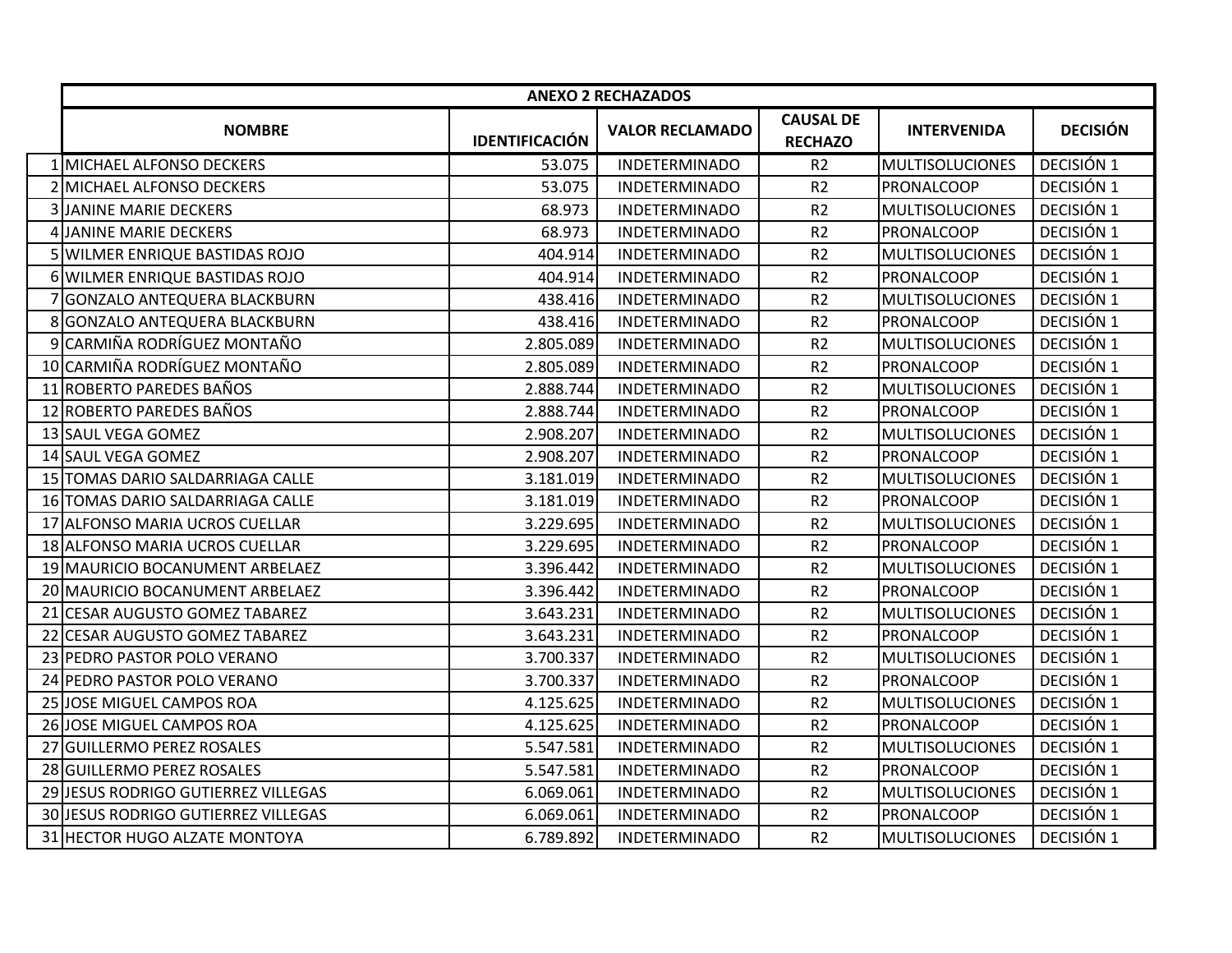|                                    |                       | <b>ANEXO 2 RECHAZADOS</b> |                                    |                        |                 |
|------------------------------------|-----------------------|---------------------------|------------------------------------|------------------------|-----------------|
| <b>NOMBRE</b>                      | <b>IDENTIFICACIÓN</b> | <b>VALOR RECLAMADO</b>    | <b>CAUSAL DE</b><br><b>RECHAZO</b> | <b>INTERVENIDA</b>     | <b>DECISIÓN</b> |
| 32 HECTOR HUGO ALZATE MONTOYA      | 6.789.892             | <b>INDETERMINADO</b>      | R <sub>2</sub>                     | <b>PRONALCOOP</b>      | DECISIÓN 1      |
| 33 JOSE MANUEL MARTELO CIENFUEGOS  | 6.867.270             | <b>INDETERMINADO</b>      | R <sub>2</sub>                     | <b>MULTISOLUCIONES</b> | DECISIÓN 1      |
| 34 JOSE MANUEL MARTELO CIENFUEGOS  | 6.867.270             | <b>INDETERMINADO</b>      | R2                                 | <b>PRONALCOOP</b>      | DECISIÓN 1      |
| 35 JULIO RESTREPO ARANGO           | 8.217.751             | <b>INDETERMINADO</b>      | R <sub>2</sub>                     | <b>MULTISOLUCIONES</b> | DECISIÓN 1      |
| 36 JULIO RESTREPO ARANGO           | 8.217.751             | <b>INDETERMINADO</b>      | R <sub>2</sub>                     | <b>PRONALCOOP</b>      | DECISIÓN 1      |
| 37 ELKIN DE JESUS GARCES VELASQUEZ | 8.243.342             | <b>INDETERMINADO</b>      | R <sub>2</sub>                     | <b>MULTISOLUCIONES</b> | DECISIÓN 1      |
| 38 ELKIN DE JESUS GARCES VELASQUEZ | 8.243.342             | <b>INDETERMINADO</b>      | R <sub>2</sub>                     | <b>PRONALCOOP</b>      | DECISIÓN 1      |
| 39 JUAN GUILLERMO ZULUAGA POSADA   | 8.292.475             | <b>INDETERMINADO</b>      | R <sub>2</sub>                     | <b>MULTISOLUCIONES</b> | DECISIÓN 1      |
| 40 JUAN GUILLERMO ZULUAGA POSADA   | 8.292.475             | <b>INDETERMINADO</b>      | R <sub>2</sub>                     | <b>PRONALCOOP</b>      | DECISIÓN 1      |
| 41 JOSE ANTONIO PUENTES DIAZ       | 9.527.908             | <b>INDETERMINADO</b>      | R <sub>2</sub>                     | <b>MULTISOLUCIONES</b> | DECISIÓN 1      |
| 42 JOSE ANTONIO PUENTES DIAZ       | 9.527.908             | <b>INDETERMINADO</b>      | R <sub>2</sub>                     | <b>PRONALCOOP</b>      | DECISIÓN 1      |
| 43 MARINO RUBIO DELGADO            | 10.057.470            | <b>INDETERMINADO</b>      | R <sub>2</sub>                     | <b>MULTISOLUCIONES</b> | DECISIÓN 1      |
| 44 MARINO RUBIO DELGADO            | 10.057.470            | <b>INDETERMINADO</b>      | R <sub>2</sub>                     | <b>PRONALCOOP</b>      | DECISIÓN 1      |
| 45 JOSE REINER RIVERA RAMIREZ      | 10.074.276            | <b>INDETERMINADO</b>      | R <sub>2</sub>                     | <b>MULTISOLUCIONES</b> | DECISIÓN 1      |
| 46 JOSE REINER RIVERA RAMIREZ      | 10.074.276            | <b>INDETERMINADO</b>      | R <sub>2</sub>                     | <b>PRONALCOOP</b>      | DECISIÓN 1      |
| 47 LUIS JAIRO VALENCIA BRITO       | 10.076.345            | <b>INDETERMINADO</b>      | R2                                 | <b>MULTISOLUCIONES</b> | DECISIÓN 1      |
| 48 LUIS JAIRO VALENCIA BRITO       | 10.076.345            | <b>INDETERMINADO</b>      | R <sub>2</sub>                     | PRONALCOOP             | DECISIÓN 1      |
| 49 JAVIER BUITRAGO JARAMILLO       | 10.231.388            | <b>INDETERMINADO</b>      | R <sub>2</sub>                     | <b>MULTISOLUCIONES</b> | DECISIÓN 1      |
| 50 JAVIER BUITRAGO JARAMILLO       | 10.231.388            | <b>INDETERMINADO</b>      | R <sub>2</sub>                     | <b>PRONALCOOP</b>      | DECISIÓN 1      |
| 51 EDUARDO ESCOBAR ESCOBAR         | 10.269.476            | <b>INDETERMINADO</b>      | R <sub>2</sub>                     | <b>MULTISOLUCIONES</b> | DECISIÓN 1      |
| 52 EDUARDO ESCOBAR ESCOBAR         | 10.269.476            | <b>INDETERMINADO</b>      | R <sub>2</sub>                     | <b>PRONALCOOP</b>      | DECISIÓN 1      |
| 53 GONZALO TRIVIÑO HERRERA         | 11.338.480            | <b>INDETERMINADO</b>      | R <sub>2</sub>                     | <b>MULTISOLUCIONES</b> | DECISIÓN 1      |
| 54 GONZALO TRIVIÑO HERRERA         | 11.338.480            | <b>INDETERMINADO</b>      | R <sub>2</sub>                     | <b>PRONALCOOP</b>      | DECISIÓN 1      |
| 55 NEMECIO ALVARADO                | 13.215.899            | 154.879.752               | R <sub>2</sub>                     | <b>MULTISOLUCIONES</b> | DECISIÓN 1      |
| 56 NEMECIO ALVARADO                | 13.215.899            | 154.879.752               | R <sub>2</sub>                     | <b>PRONALCOOP</b>      | DECISIÓN 1      |
| 57 SERGIO ENRIQUE SERRANO TORRES   | 13.833.881            | <b>INDETERMINADO</b>      | R2                                 | MULTISOLUCIONES        | DECISIÓN 1      |
| 58 SERGIO ENRIQUE SERRANO TORRES   | 13.833.881            | <b>INDETERMINADO</b>      | R <sub>2</sub>                     | PRONALCOOP             | DECISIÓN 1      |
| 59 MANUEL MARIA MESA ZAMORA        | 14.212.746            | <b>INDETERMINADO</b>      | R <sub>2</sub>                     | <b>MULTISOLUCIONES</b> | DECISIÓN 1      |
| 60 MANUEL MARIA MESA ZAMORA        | 14.212.746            | <b>INDETERMINADO</b>      | R <sub>2</sub>                     | <b>PRONALCOOP</b>      | DECISIÓN 1      |
| 61 JORGE LUIS MESA CASABIANCA      | 14.398.761            | <b>INDETERMINADO</b>      | R <sub>2</sub>                     | <b>MULTISOLUCIONES</b> | DECISIÓN 1      |
| 62 JORGE LUIS MESA CASABIANCA      | 14.398.761            | <b>INDETERMINADO</b>      | R <sub>2</sub>                     | <b>PRONALCOOP</b>      | DECISIÓN 1      |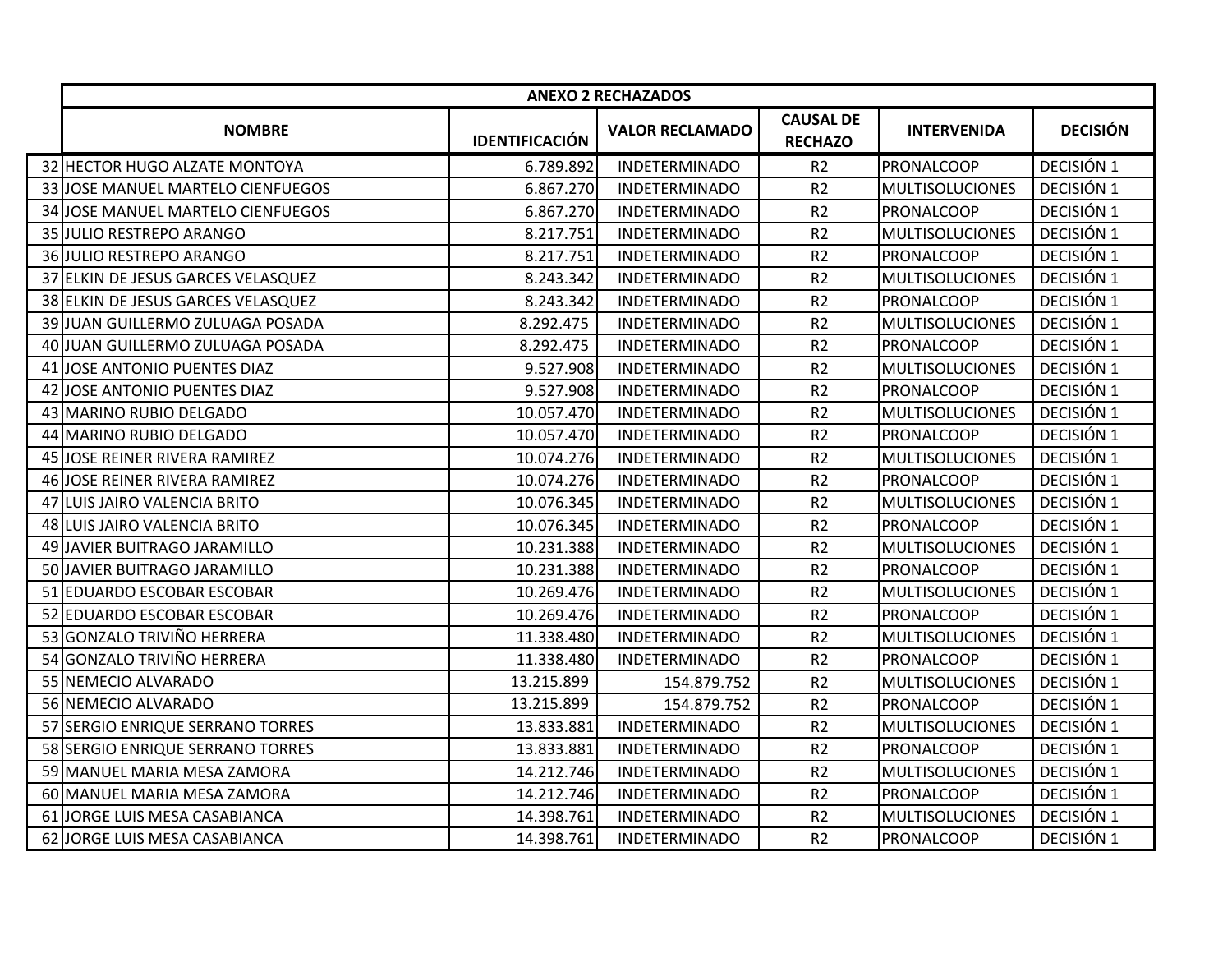| <b>CAUSAL DE</b><br><b>DECISIÓN</b><br><b>INTERVENIDA</b><br><b>NOMBRE</b><br><b>VALOR RECLAMADO</b><br><b>IDENTIFICACIÓN</b><br><b>RECHAZO</b><br>63 ALVARO SANCHEZ LESMES<br>DECISIÓN 1<br>14.980.472<br>80.869.565<br>R1<br><b>MULTISOLUCIONES</b><br>DECISIÓN 1<br>64 ALVARO SANCHEZ LESMES<br>14.980.472<br>80.869.565<br>R1<br><b>PRONALCOOP</b><br>65 HUMBERTO PLATA ROA<br>14.989.570<br>R <sub>2</sub><br>DECISIÓN 1<br><b>INDETERMINADO</b><br><b>MULTISOLUCIONES</b><br>R2<br>66 HUMBERTO PLATA ROA<br>14.989.570<br><b>INDETERMINADO</b><br><b>PRONALCOOP</b><br>DECISIÓN 1<br>67 CARLOS ALBERTO URIBE GOMEZ<br>16.343.850<br>R2<br><b>MULTISOLUCIONES</b><br>DECISIÓN 1<br><b>INDETERMINADO</b><br>R <sub>2</sub><br>DECISIÓN 1<br>68 CARLOS ALBERTO URIBE GOMEZ<br>16.343.850<br><b>INDETERMINADO</b><br>PRONALCOOP<br>R <sub>2</sub><br>DECISIÓN 1<br>69 CARLOS ALBERTO GARCIA LERMA<br>16.470.751<br><b>INDETERMINADO</b><br><b>MULTISOLUCIONES</b><br>70 CARLOS ALBERTO GARCIA LERMA<br>R <sub>2</sub><br>DECISIÓN 1<br>16.470.751<br><b>INDETERMINADO</b><br><b>PRONALCOOP</b><br>R <sub>2</sub><br>DECISIÓN 1<br>71 HERNAN FELIPE URIBE CORDOBA<br>16.790.611<br><b>INDETERMINADO</b><br><b>MULTISOLUCIONES</b><br>DECISIÓN 1<br><b>HERNAN FELIPE URIBE CORDOBA</b><br>16.790.611<br><b>INDETERMINADO</b><br>R <sub>2</sub><br><b>PRONALCOOP</b><br>72<br>17.071.906<br>R <sub>2</sub><br>DECISIÓN 1<br>73 GERMAN SAENZ<br><b>INDETERMINADO</b><br><b>MULTISOLUCIONES</b><br>DECISIÓN 1<br>74 GERMAN SAENZ<br>17.071.906<br><b>INDETERMINADO</b><br>R <sub>2</sub><br><b>PRONALCOOP</b><br>R <sub>2</sub><br>DECISIÓN 1<br>75 RAUL DE JESUS GOMEZ TABAREZ<br>17.182.158<br><b>INDETERMINADO</b><br><b>MULTISOLUCIONES</b><br>17.182.158<br>R <sub>2</sub><br>DECISIÓN 1<br>76 RAUL DE JESUS GOMEZ TABAREZ<br><b>INDETERMINADO</b><br><b>PRONALCOOP</b><br>R <sub>2</sub><br>DECISIÓN 1<br>77 JOSE DANIEL BECERRA CABRERA<br><b>INDETERMINADO</b><br><b>MULTISOLUCIONES</b><br>18.195.120<br>DECISIÓN 1<br>R <sub>2</sub><br>78 JOSE DANIEL BECERRA CABRERA<br>18.195.120<br><b>INDETERMINADO</b><br><b>PRONALCOOP</b><br>DECISIÓN 1<br>79 MARIO CAMILO IZA CHUJFI<br>18.500.693<br><b>INDETERMINADO</b><br>R <sub>2</sub><br><b>MULTISOLUCIONES</b><br>R <sub>2</sub><br>DECISIÓN 1<br>80 MARIO CAMILO IZA CHUJFI<br>18.500.693<br><b>INDETERMINADO</b><br><b>PRONALCOOP</b><br>19.069.284<br>R <sub>2</sub><br><b>MULTISOLUCIONES</b><br>DECISIÓN 1<br>81 ROBERTO AZCUENAGA SILVA<br><b>INDETERMINADO</b><br>R2<br>19.069.284<br>DECISIÓN 1<br>82 ROBERTO AZCUENAGA SILVA<br><b>INDETERMINADO</b><br><b>PRONALCOOP</b><br>R <sub>2</sub><br>83 RICARDO VILLAVECES PARDO<br>19.075.638<br><b>INDETERMINADO</b><br>DECISIÓN 1<br><b>MULTISOLUCIONES</b><br>R2<br>DECISIÓN 1<br>84 RICARDO VILLAVECES PARDO<br>19.075.638<br><b>INDETERMINADO</b><br><b>PRONALCOOP</b><br>R2<br>DECISIÓN 1<br>85 GERMAN EDUARDO CARRILLO ARANGO<br>19.078.799<br><b>INDETERMINADO</b><br><b>MULTISOLUCIONES</b><br>86 GERMAN EDUARDO CARRILLO ARANGO<br>R2<br>DECISIÓN 1<br>19.078.799<br><b>INDETERMINADO</b><br><b>PRONALCOOP</b><br>DECISIÓN 1<br>87 ALFREDO LUIS FUENTES HERNANDEZ<br>19.098.491<br>R2<br><b>MULTISOLUCIONES</b><br><b>INDETERMINADO</b><br>DECISIÓN 1<br>88 ALFREDO LUIS FUENTES HERNANDEZ<br>19.098.491<br><b>INDETERMINADO</b><br>R <sub>2</sub><br><b>PRONALCOOP</b><br>DECISIÓN 1<br>89 JOSE GERMAN SALGAR VARGAS<br>19.106.113<br><b>INDETERMINADO</b><br>R2<br><b>MULTISOLUCIONES</b><br>DECISIÓN 1<br>90 JOSE GERMAN SALGAR VARGAS<br>19.106.113<br><b>INDETERMINADO</b><br>R <sub>2</sub><br><b>PRONALCOOP</b><br>R <sub>2</sub><br>DECISIÓN 1<br>91 GUILLERMO LEON RIVAS LOMBO<br>19.138.664<br><b>INDETERMINADO</b><br><b>MULTISOLUCIONES</b><br>92<br>R2<br>DECISIÓN 1<br><b>GUILLERMO LEON RIVAS LOMBO</b><br>19.138.664<br><b>INDETERMINADO</b><br><b>PRONALCOOP</b> |                           |            | <b>ANEXO 2 RECHAZADOS</b> |                |                        |            |
|---------------------------------------------------------------------------------------------------------------------------------------------------------------------------------------------------------------------------------------------------------------------------------------------------------------------------------------------------------------------------------------------------------------------------------------------------------------------------------------------------------------------------------------------------------------------------------------------------------------------------------------------------------------------------------------------------------------------------------------------------------------------------------------------------------------------------------------------------------------------------------------------------------------------------------------------------------------------------------------------------------------------------------------------------------------------------------------------------------------------------------------------------------------------------------------------------------------------------------------------------------------------------------------------------------------------------------------------------------------------------------------------------------------------------------------------------------------------------------------------------------------------------------------------------------------------------------------------------------------------------------------------------------------------------------------------------------------------------------------------------------------------------------------------------------------------------------------------------------------------------------------------------------------------------------------------------------------------------------------------------------------------------------------------------------------------------------------------------------------------------------------------------------------------------------------------------------------------------------------------------------------------------------------------------------------------------------------------------------------------------------------------------------------------------------------------------------------------------------------------------------------------------------------------------------------------------------------------------------------------------------------------------------------------------------------------------------------------------------------------------------------------------------------------------------------------------------------------------------------------------------------------------------------------------------------------------------------------------------------------------------------------------------------------------------------------------------------------------------------------------------------------------------------------------------------------------------------------------------------------------------------------------------------------------------------------------------------------------------------------------------------------------------------------------------------------------------------------------------------------------------------------------------------------------------------------------------------------------------------------------------------------------------------------------------------------------------------------------------------------------------------------------------------------------------------------------------------------------------------------------------------------------------|---------------------------|------------|---------------------------|----------------|------------------------|------------|
|                                                                                                                                                                                                                                                                                                                                                                                                                                                                                                                                                                                                                                                                                                                                                                                                                                                                                                                                                                                                                                                                                                                                                                                                                                                                                                                                                                                                                                                                                                                                                                                                                                                                                                                                                                                                                                                                                                                                                                                                                                                                                                                                                                                                                                                                                                                                                                                                                                                                                                                                                                                                                                                                                                                                                                                                                                                                                                                                                                                                                                                                                                                                                                                                                                                                                                                                                                                                                                                                                                                                                                                                                                                                                                                                                                                                                                                                                                         |                           |            |                           |                |                        |            |
|                                                                                                                                                                                                                                                                                                                                                                                                                                                                                                                                                                                                                                                                                                                                                                                                                                                                                                                                                                                                                                                                                                                                                                                                                                                                                                                                                                                                                                                                                                                                                                                                                                                                                                                                                                                                                                                                                                                                                                                                                                                                                                                                                                                                                                                                                                                                                                                                                                                                                                                                                                                                                                                                                                                                                                                                                                                                                                                                                                                                                                                                                                                                                                                                                                                                                                                                                                                                                                                                                                                                                                                                                                                                                                                                                                                                                                                                                                         |                           |            |                           |                |                        |            |
|                                                                                                                                                                                                                                                                                                                                                                                                                                                                                                                                                                                                                                                                                                                                                                                                                                                                                                                                                                                                                                                                                                                                                                                                                                                                                                                                                                                                                                                                                                                                                                                                                                                                                                                                                                                                                                                                                                                                                                                                                                                                                                                                                                                                                                                                                                                                                                                                                                                                                                                                                                                                                                                                                                                                                                                                                                                                                                                                                                                                                                                                                                                                                                                                                                                                                                                                                                                                                                                                                                                                                                                                                                                                                                                                                                                                                                                                                                         |                           |            |                           |                |                        |            |
|                                                                                                                                                                                                                                                                                                                                                                                                                                                                                                                                                                                                                                                                                                                                                                                                                                                                                                                                                                                                                                                                                                                                                                                                                                                                                                                                                                                                                                                                                                                                                                                                                                                                                                                                                                                                                                                                                                                                                                                                                                                                                                                                                                                                                                                                                                                                                                                                                                                                                                                                                                                                                                                                                                                                                                                                                                                                                                                                                                                                                                                                                                                                                                                                                                                                                                                                                                                                                                                                                                                                                                                                                                                                                                                                                                                                                                                                                                         |                           |            |                           |                |                        |            |
|                                                                                                                                                                                                                                                                                                                                                                                                                                                                                                                                                                                                                                                                                                                                                                                                                                                                                                                                                                                                                                                                                                                                                                                                                                                                                                                                                                                                                                                                                                                                                                                                                                                                                                                                                                                                                                                                                                                                                                                                                                                                                                                                                                                                                                                                                                                                                                                                                                                                                                                                                                                                                                                                                                                                                                                                                                                                                                                                                                                                                                                                                                                                                                                                                                                                                                                                                                                                                                                                                                                                                                                                                                                                                                                                                                                                                                                                                                         |                           |            |                           |                |                        |            |
|                                                                                                                                                                                                                                                                                                                                                                                                                                                                                                                                                                                                                                                                                                                                                                                                                                                                                                                                                                                                                                                                                                                                                                                                                                                                                                                                                                                                                                                                                                                                                                                                                                                                                                                                                                                                                                                                                                                                                                                                                                                                                                                                                                                                                                                                                                                                                                                                                                                                                                                                                                                                                                                                                                                                                                                                                                                                                                                                                                                                                                                                                                                                                                                                                                                                                                                                                                                                                                                                                                                                                                                                                                                                                                                                                                                                                                                                                                         |                           |            |                           |                |                        |            |
|                                                                                                                                                                                                                                                                                                                                                                                                                                                                                                                                                                                                                                                                                                                                                                                                                                                                                                                                                                                                                                                                                                                                                                                                                                                                                                                                                                                                                                                                                                                                                                                                                                                                                                                                                                                                                                                                                                                                                                                                                                                                                                                                                                                                                                                                                                                                                                                                                                                                                                                                                                                                                                                                                                                                                                                                                                                                                                                                                                                                                                                                                                                                                                                                                                                                                                                                                                                                                                                                                                                                                                                                                                                                                                                                                                                                                                                                                                         |                           |            |                           |                |                        |            |
|                                                                                                                                                                                                                                                                                                                                                                                                                                                                                                                                                                                                                                                                                                                                                                                                                                                                                                                                                                                                                                                                                                                                                                                                                                                                                                                                                                                                                                                                                                                                                                                                                                                                                                                                                                                                                                                                                                                                                                                                                                                                                                                                                                                                                                                                                                                                                                                                                                                                                                                                                                                                                                                                                                                                                                                                                                                                                                                                                                                                                                                                                                                                                                                                                                                                                                                                                                                                                                                                                                                                                                                                                                                                                                                                                                                                                                                                                                         |                           |            |                           |                |                        |            |
|                                                                                                                                                                                                                                                                                                                                                                                                                                                                                                                                                                                                                                                                                                                                                                                                                                                                                                                                                                                                                                                                                                                                                                                                                                                                                                                                                                                                                                                                                                                                                                                                                                                                                                                                                                                                                                                                                                                                                                                                                                                                                                                                                                                                                                                                                                                                                                                                                                                                                                                                                                                                                                                                                                                                                                                                                                                                                                                                                                                                                                                                                                                                                                                                                                                                                                                                                                                                                                                                                                                                                                                                                                                                                                                                                                                                                                                                                                         |                           |            |                           |                |                        |            |
|                                                                                                                                                                                                                                                                                                                                                                                                                                                                                                                                                                                                                                                                                                                                                                                                                                                                                                                                                                                                                                                                                                                                                                                                                                                                                                                                                                                                                                                                                                                                                                                                                                                                                                                                                                                                                                                                                                                                                                                                                                                                                                                                                                                                                                                                                                                                                                                                                                                                                                                                                                                                                                                                                                                                                                                                                                                                                                                                                                                                                                                                                                                                                                                                                                                                                                                                                                                                                                                                                                                                                                                                                                                                                                                                                                                                                                                                                                         |                           |            |                           |                |                        |            |
|                                                                                                                                                                                                                                                                                                                                                                                                                                                                                                                                                                                                                                                                                                                                                                                                                                                                                                                                                                                                                                                                                                                                                                                                                                                                                                                                                                                                                                                                                                                                                                                                                                                                                                                                                                                                                                                                                                                                                                                                                                                                                                                                                                                                                                                                                                                                                                                                                                                                                                                                                                                                                                                                                                                                                                                                                                                                                                                                                                                                                                                                                                                                                                                                                                                                                                                                                                                                                                                                                                                                                                                                                                                                                                                                                                                                                                                                                                         |                           |            |                           |                |                        |            |
|                                                                                                                                                                                                                                                                                                                                                                                                                                                                                                                                                                                                                                                                                                                                                                                                                                                                                                                                                                                                                                                                                                                                                                                                                                                                                                                                                                                                                                                                                                                                                                                                                                                                                                                                                                                                                                                                                                                                                                                                                                                                                                                                                                                                                                                                                                                                                                                                                                                                                                                                                                                                                                                                                                                                                                                                                                                                                                                                                                                                                                                                                                                                                                                                                                                                                                                                                                                                                                                                                                                                                                                                                                                                                                                                                                                                                                                                                                         |                           |            |                           |                |                        |            |
|                                                                                                                                                                                                                                                                                                                                                                                                                                                                                                                                                                                                                                                                                                                                                                                                                                                                                                                                                                                                                                                                                                                                                                                                                                                                                                                                                                                                                                                                                                                                                                                                                                                                                                                                                                                                                                                                                                                                                                                                                                                                                                                                                                                                                                                                                                                                                                                                                                                                                                                                                                                                                                                                                                                                                                                                                                                                                                                                                                                                                                                                                                                                                                                                                                                                                                                                                                                                                                                                                                                                                                                                                                                                                                                                                                                                                                                                                                         |                           |            |                           |                |                        |            |
|                                                                                                                                                                                                                                                                                                                                                                                                                                                                                                                                                                                                                                                                                                                                                                                                                                                                                                                                                                                                                                                                                                                                                                                                                                                                                                                                                                                                                                                                                                                                                                                                                                                                                                                                                                                                                                                                                                                                                                                                                                                                                                                                                                                                                                                                                                                                                                                                                                                                                                                                                                                                                                                                                                                                                                                                                                                                                                                                                                                                                                                                                                                                                                                                                                                                                                                                                                                                                                                                                                                                                                                                                                                                                                                                                                                                                                                                                                         |                           |            |                           |                |                        |            |
|                                                                                                                                                                                                                                                                                                                                                                                                                                                                                                                                                                                                                                                                                                                                                                                                                                                                                                                                                                                                                                                                                                                                                                                                                                                                                                                                                                                                                                                                                                                                                                                                                                                                                                                                                                                                                                                                                                                                                                                                                                                                                                                                                                                                                                                                                                                                                                                                                                                                                                                                                                                                                                                                                                                                                                                                                                                                                                                                                                                                                                                                                                                                                                                                                                                                                                                                                                                                                                                                                                                                                                                                                                                                                                                                                                                                                                                                                                         |                           |            |                           |                |                        |            |
|                                                                                                                                                                                                                                                                                                                                                                                                                                                                                                                                                                                                                                                                                                                                                                                                                                                                                                                                                                                                                                                                                                                                                                                                                                                                                                                                                                                                                                                                                                                                                                                                                                                                                                                                                                                                                                                                                                                                                                                                                                                                                                                                                                                                                                                                                                                                                                                                                                                                                                                                                                                                                                                                                                                                                                                                                                                                                                                                                                                                                                                                                                                                                                                                                                                                                                                                                                                                                                                                                                                                                                                                                                                                                                                                                                                                                                                                                                         |                           |            |                           |                |                        |            |
|                                                                                                                                                                                                                                                                                                                                                                                                                                                                                                                                                                                                                                                                                                                                                                                                                                                                                                                                                                                                                                                                                                                                                                                                                                                                                                                                                                                                                                                                                                                                                                                                                                                                                                                                                                                                                                                                                                                                                                                                                                                                                                                                                                                                                                                                                                                                                                                                                                                                                                                                                                                                                                                                                                                                                                                                                                                                                                                                                                                                                                                                                                                                                                                                                                                                                                                                                                                                                                                                                                                                                                                                                                                                                                                                                                                                                                                                                                         |                           |            |                           |                |                        |            |
|                                                                                                                                                                                                                                                                                                                                                                                                                                                                                                                                                                                                                                                                                                                                                                                                                                                                                                                                                                                                                                                                                                                                                                                                                                                                                                                                                                                                                                                                                                                                                                                                                                                                                                                                                                                                                                                                                                                                                                                                                                                                                                                                                                                                                                                                                                                                                                                                                                                                                                                                                                                                                                                                                                                                                                                                                                                                                                                                                                                                                                                                                                                                                                                                                                                                                                                                                                                                                                                                                                                                                                                                                                                                                                                                                                                                                                                                                                         |                           |            |                           |                |                        |            |
|                                                                                                                                                                                                                                                                                                                                                                                                                                                                                                                                                                                                                                                                                                                                                                                                                                                                                                                                                                                                                                                                                                                                                                                                                                                                                                                                                                                                                                                                                                                                                                                                                                                                                                                                                                                                                                                                                                                                                                                                                                                                                                                                                                                                                                                                                                                                                                                                                                                                                                                                                                                                                                                                                                                                                                                                                                                                                                                                                                                                                                                                                                                                                                                                                                                                                                                                                                                                                                                                                                                                                                                                                                                                                                                                                                                                                                                                                                         |                           |            |                           |                |                        |            |
|                                                                                                                                                                                                                                                                                                                                                                                                                                                                                                                                                                                                                                                                                                                                                                                                                                                                                                                                                                                                                                                                                                                                                                                                                                                                                                                                                                                                                                                                                                                                                                                                                                                                                                                                                                                                                                                                                                                                                                                                                                                                                                                                                                                                                                                                                                                                                                                                                                                                                                                                                                                                                                                                                                                                                                                                                                                                                                                                                                                                                                                                                                                                                                                                                                                                                                                                                                                                                                                                                                                                                                                                                                                                                                                                                                                                                                                                                                         |                           |            |                           |                |                        |            |
|                                                                                                                                                                                                                                                                                                                                                                                                                                                                                                                                                                                                                                                                                                                                                                                                                                                                                                                                                                                                                                                                                                                                                                                                                                                                                                                                                                                                                                                                                                                                                                                                                                                                                                                                                                                                                                                                                                                                                                                                                                                                                                                                                                                                                                                                                                                                                                                                                                                                                                                                                                                                                                                                                                                                                                                                                                                                                                                                                                                                                                                                                                                                                                                                                                                                                                                                                                                                                                                                                                                                                                                                                                                                                                                                                                                                                                                                                                         |                           |            |                           |                |                        |            |
|                                                                                                                                                                                                                                                                                                                                                                                                                                                                                                                                                                                                                                                                                                                                                                                                                                                                                                                                                                                                                                                                                                                                                                                                                                                                                                                                                                                                                                                                                                                                                                                                                                                                                                                                                                                                                                                                                                                                                                                                                                                                                                                                                                                                                                                                                                                                                                                                                                                                                                                                                                                                                                                                                                                                                                                                                                                                                                                                                                                                                                                                                                                                                                                                                                                                                                                                                                                                                                                                                                                                                                                                                                                                                                                                                                                                                                                                                                         |                           |            |                           |                |                        |            |
|                                                                                                                                                                                                                                                                                                                                                                                                                                                                                                                                                                                                                                                                                                                                                                                                                                                                                                                                                                                                                                                                                                                                                                                                                                                                                                                                                                                                                                                                                                                                                                                                                                                                                                                                                                                                                                                                                                                                                                                                                                                                                                                                                                                                                                                                                                                                                                                                                                                                                                                                                                                                                                                                                                                                                                                                                                                                                                                                                                                                                                                                                                                                                                                                                                                                                                                                                                                                                                                                                                                                                                                                                                                                                                                                                                                                                                                                                                         |                           |            |                           |                |                        |            |
|                                                                                                                                                                                                                                                                                                                                                                                                                                                                                                                                                                                                                                                                                                                                                                                                                                                                                                                                                                                                                                                                                                                                                                                                                                                                                                                                                                                                                                                                                                                                                                                                                                                                                                                                                                                                                                                                                                                                                                                                                                                                                                                                                                                                                                                                                                                                                                                                                                                                                                                                                                                                                                                                                                                                                                                                                                                                                                                                                                                                                                                                                                                                                                                                                                                                                                                                                                                                                                                                                                                                                                                                                                                                                                                                                                                                                                                                                                         |                           |            |                           |                |                        |            |
|                                                                                                                                                                                                                                                                                                                                                                                                                                                                                                                                                                                                                                                                                                                                                                                                                                                                                                                                                                                                                                                                                                                                                                                                                                                                                                                                                                                                                                                                                                                                                                                                                                                                                                                                                                                                                                                                                                                                                                                                                                                                                                                                                                                                                                                                                                                                                                                                                                                                                                                                                                                                                                                                                                                                                                                                                                                                                                                                                                                                                                                                                                                                                                                                                                                                                                                                                                                                                                                                                                                                                                                                                                                                                                                                                                                                                                                                                                         |                           |            |                           |                |                        |            |
|                                                                                                                                                                                                                                                                                                                                                                                                                                                                                                                                                                                                                                                                                                                                                                                                                                                                                                                                                                                                                                                                                                                                                                                                                                                                                                                                                                                                                                                                                                                                                                                                                                                                                                                                                                                                                                                                                                                                                                                                                                                                                                                                                                                                                                                                                                                                                                                                                                                                                                                                                                                                                                                                                                                                                                                                                                                                                                                                                                                                                                                                                                                                                                                                                                                                                                                                                                                                                                                                                                                                                                                                                                                                                                                                                                                                                                                                                                         |                           |            |                           |                |                        |            |
|                                                                                                                                                                                                                                                                                                                                                                                                                                                                                                                                                                                                                                                                                                                                                                                                                                                                                                                                                                                                                                                                                                                                                                                                                                                                                                                                                                                                                                                                                                                                                                                                                                                                                                                                                                                                                                                                                                                                                                                                                                                                                                                                                                                                                                                                                                                                                                                                                                                                                                                                                                                                                                                                                                                                                                                                                                                                                                                                                                                                                                                                                                                                                                                                                                                                                                                                                                                                                                                                                                                                                                                                                                                                                                                                                                                                                                                                                                         |                           |            |                           |                |                        |            |
|                                                                                                                                                                                                                                                                                                                                                                                                                                                                                                                                                                                                                                                                                                                                                                                                                                                                                                                                                                                                                                                                                                                                                                                                                                                                                                                                                                                                                                                                                                                                                                                                                                                                                                                                                                                                                                                                                                                                                                                                                                                                                                                                                                                                                                                                                                                                                                                                                                                                                                                                                                                                                                                                                                                                                                                                                                                                                                                                                                                                                                                                                                                                                                                                                                                                                                                                                                                                                                                                                                                                                                                                                                                                                                                                                                                                                                                                                                         |                           |            |                           |                |                        |            |
|                                                                                                                                                                                                                                                                                                                                                                                                                                                                                                                                                                                                                                                                                                                                                                                                                                                                                                                                                                                                                                                                                                                                                                                                                                                                                                                                                                                                                                                                                                                                                                                                                                                                                                                                                                                                                                                                                                                                                                                                                                                                                                                                                                                                                                                                                                                                                                                                                                                                                                                                                                                                                                                                                                                                                                                                                                                                                                                                                                                                                                                                                                                                                                                                                                                                                                                                                                                                                                                                                                                                                                                                                                                                                                                                                                                                                                                                                                         |                           |            |                           |                |                        |            |
|                                                                                                                                                                                                                                                                                                                                                                                                                                                                                                                                                                                                                                                                                                                                                                                                                                                                                                                                                                                                                                                                                                                                                                                                                                                                                                                                                                                                                                                                                                                                                                                                                                                                                                                                                                                                                                                                                                                                                                                                                                                                                                                                                                                                                                                                                                                                                                                                                                                                                                                                                                                                                                                                                                                                                                                                                                                                                                                                                                                                                                                                                                                                                                                                                                                                                                                                                                                                                                                                                                                                                                                                                                                                                                                                                                                                                                                                                                         |                           |            |                           |                |                        |            |
|                                                                                                                                                                                                                                                                                                                                                                                                                                                                                                                                                                                                                                                                                                                                                                                                                                                                                                                                                                                                                                                                                                                                                                                                                                                                                                                                                                                                                                                                                                                                                                                                                                                                                                                                                                                                                                                                                                                                                                                                                                                                                                                                                                                                                                                                                                                                                                                                                                                                                                                                                                                                                                                                                                                                                                                                                                                                                                                                                                                                                                                                                                                                                                                                                                                                                                                                                                                                                                                                                                                                                                                                                                                                                                                                                                                                                                                                                                         |                           |            |                           |                |                        |            |
|                                                                                                                                                                                                                                                                                                                                                                                                                                                                                                                                                                                                                                                                                                                                                                                                                                                                                                                                                                                                                                                                                                                                                                                                                                                                                                                                                                                                                                                                                                                                                                                                                                                                                                                                                                                                                                                                                                                                                                                                                                                                                                                                                                                                                                                                                                                                                                                                                                                                                                                                                                                                                                                                                                                                                                                                                                                                                                                                                                                                                                                                                                                                                                                                                                                                                                                                                                                                                                                                                                                                                                                                                                                                                                                                                                                                                                                                                                         | 93 JAIME RODRIGUEZ POSADA | 19.143.599 | <b>INDETERMINADO</b>      | R <sub>2</sub> | <b>MULTISOLUCIONES</b> | DECISIÓN 1 |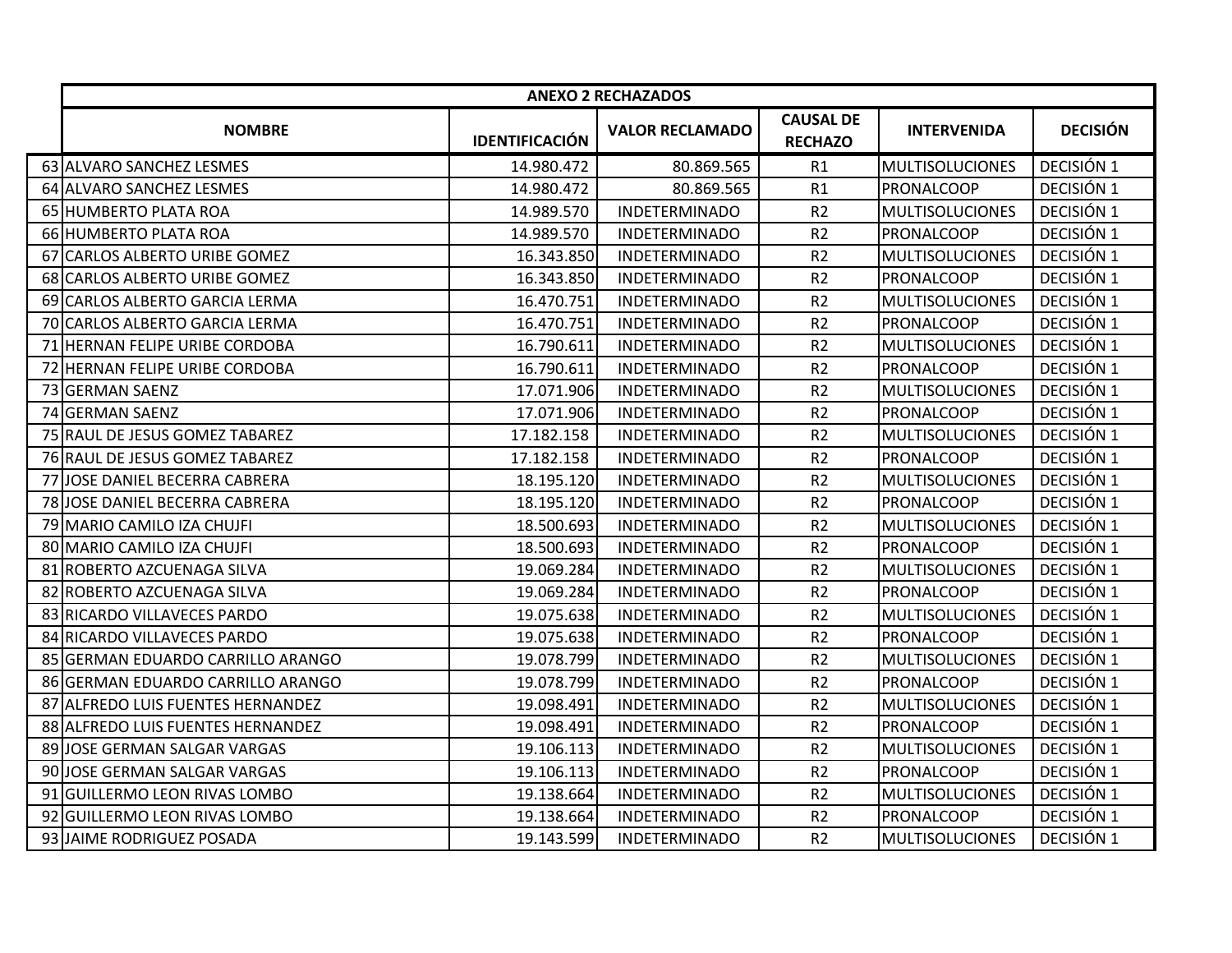|                                         |                       | <b>ANEXO 2 RECHAZADOS</b> |                                    |                        |                 |
|-----------------------------------------|-----------------------|---------------------------|------------------------------------|------------------------|-----------------|
| <b>NOMBRE</b>                           | <b>IDENTIFICACIÓN</b> | <b>VALOR RECLAMADO</b>    | <b>CAUSAL DE</b><br><b>RECHAZO</b> | <b>INTERVENIDA</b>     | <b>DECISIÓN</b> |
| 94 JAIME RODRIGUEZ POSADA               | 19.143.599            | <b>INDETERMINADO</b>      | R <sub>2</sub>                     | PRONALCOOP             | DECISIÓN 1      |
| 95 JORGE HERNANDO SANTOS ZARATE         | 19.293.472            | 362.820.927               | R <sub>2</sub>                     | <b>MULTISOLUCIONES</b> | DECISIÓN 1      |
| 96 JORGE HERNANDO SANTOS ZARATE         | 19.293.472            | 362.820.927               | R <sub>2</sub>                     | <b>MULTISOLUCIONES</b> | DECISIÓN 1      |
| 97 GUSTAVO ACEVEDO                      | 19.362.607            | <b>INDETERMINADO</b>      | R <sub>2</sub>                     | <b>MULTISOLUCIONES</b> | DECISIÓN 1      |
| 98 GUSTAVO ACEVEDO                      | 19.362.607            | <b>INDETERMINADO</b>      | R <sub>2</sub>                     | PRONALCOOP             | DECISIÓN 1      |
| 99 JULIAN JARAMILLO ESCOBAR             | 19.365.412            | <b>INDETERMINADO</b>      | R <sub>2</sub>                     | <b>MULTISOLUCIONES</b> | DECISIÓN 1      |
| 100 JULIAN JARAMILLO ESCOBAR            | 19.365.412            | <b>INDETERMINADO</b>      | R <sub>2</sub>                     | PRONALCOOP             | DECISIÓN 1      |
| 101 PHILIPPE ETIENNE JOSEP DECKERS      | 19.386.191            | <b>INDETERMINADO</b>      | R <sub>2</sub>                     | <b>MULTISOLUCIONES</b> | DECISIÓN 1      |
| 102 PHILIPPE ETIENNE JOSEP DECKERS      | 19.386.191            | <b>INDETERMINADO</b>      | R <sub>2</sub>                     | PRONALCOOP             | DECISIÓN 1      |
| 103 RICARDO PEREZ BARRIGA               | 19.442.821            | <b>INDETERMINADO</b>      | R <sub>2</sub>                     | <b>MULTISOLUCIONES</b> | DECISIÓN 1      |
| 104 RICARDO PEREZ BARRIGA               | 19.442.821            | <b>INDETERMINADO</b>      | R <sub>2</sub>                     | PRONALCOOP             | DECISIÓN 1      |
| 105 CONCEPCION BALLEN DE RODRIGUEZ      | 20.018.217            | <b>INDETERMINADO</b>      | R <sub>2</sub>                     | <b>MULTISOLUCIONES</b> | DECISIÓN 1      |
| 106 CONCEPCION BALLEN DE RODRIGUEZ      | 20.018.217            | <b>INDETERMINADO</b>      | R <sub>2</sub>                     | PRONALCOOP             | DECISIÓN 1      |
| 107 BELEN UCROS DE UCROS                | 20.136.509            | <b>INDETERMINADO</b>      | R <sub>2</sub>                     | <b>MULTISOLUCIONES</b> | DECISIÓN 1      |
| 108 BELEN UCROS DE UCROS                | 20.136.509            | <b>INDETERMINADO</b>      | R <sub>2</sub>                     | <b>PRONALCOOP</b>      | DECISIÓN 1      |
| 109 DORA HENAO DE PAREDES               | 20.206.562            | 45.000.000                | R1                                 | <b>MULTISOLUCIONES</b> | DECISIÓN 1      |
| 110 DORA HENAO DE PAREDES               | 20.206.562            | 45.000.000                | R1                                 | <b>PRONALCOOP</b>      | DECISIÓN 1      |
| 111 BEATRIZ PEREZ DE MEJIA              | 20.246.660            | <b>INDETERMINADO</b>      | R <sub>2</sub>                     | <b>MULTISOLUCIONES</b> | DECISIÓN 1      |
| 112 BEATRIZ PEREZ DE MEJIA              | 20.246.660            | <b>INDETERMINADO</b>      | R <sub>2</sub>                     | PRONALCOOP             | DECISIÓN 1      |
| 113 LUCILA UCROS DE UCROS               | 20.278.839            | <b>INDETERMINADO</b>      | R <sub>2</sub>                     | <b>MULTISOLUCIONES</b> | DECISIÓN 1      |
| 114 LUCILA UCROS DE UCROS               | 20.278.839            | <b>INDETERMINADO</b>      | R <sub>2</sub>                     | PRONALCOOP             | DECISIÓN 1      |
| 115 AMPARO ARBELAEZ SARMIENTO           | 21.066.514            | <b>INDETERMINADO</b>      | R <sub>2</sub>                     | <b>MULTISOLUCIONES</b> | DECISIÓN 1      |
| 116 AMPARO ARBELAEZ SARMIENTO           | 21.066.514            | <b>INDETERMINADO</b>      | R <sub>2</sub>                     | PRONALCOOP             | DECISIÓN 1      |
| 117 ANGELA RODRIGUEZ ORTIZ              | 21.069.862            | <b>INDETERMINADO</b>      | R <sub>2</sub>                     | <b>MULTISOLUCIONES</b> | DECISIÓN 1      |
| 118 ANGELA RODRIGUEZ ORTIZ              | 21.069.862            | <b>INDETERMINADO</b>      | R <sub>2</sub>                     | PRONALCOOP             | DECISIÓN 1      |
| 119 MONICA DEL PILAR PEREZ PEREZ        | 21.401.456            | <b>INDETERMINADO</b>      | R <sub>2</sub>                     | <b>MULTISOLUCIONES</b> | DECISIÓN 1      |
| 120 MONICA DEL PILAR PEREZ PEREZ        | 21.401.456            | <b>INDETERMINADO</b>      | R <sub>2</sub>                     | <b>PRONALCOOP</b>      | DECISIÓN 1      |
| 121 ANA LUCIA MARTELO CIENFUEGOS        | 22.355.051            | <b>INDETERMINADO</b>      | R <sub>2</sub>                     | <b>MULTISOLUCIONES</b> | DECISIÓN 1      |
| 122 ANA LUCIA MARTELO CIENFUEGOS        | 22.355.051            | <b>INDETERMINADO</b>      | R <sub>2</sub>                     | <b>PRONALCOOP</b>      | DECISIÓN 1      |
| 123 MARIA TERESA TRUCCO DE DEL CASTILLO | 22.753.591            | <b>INDETERMINADO</b>      | R <sub>2</sub>                     | <b>MULTISOLUCIONES</b> | DECISIÓN 1      |
| 124 MARIA TERESA TRUCCO DE DEL CASTILLO | 22.753.591            | <b>INDETERMINADO</b>      | R <sub>2</sub>                     | PRONALCOOP             | DECISIÓN 1      |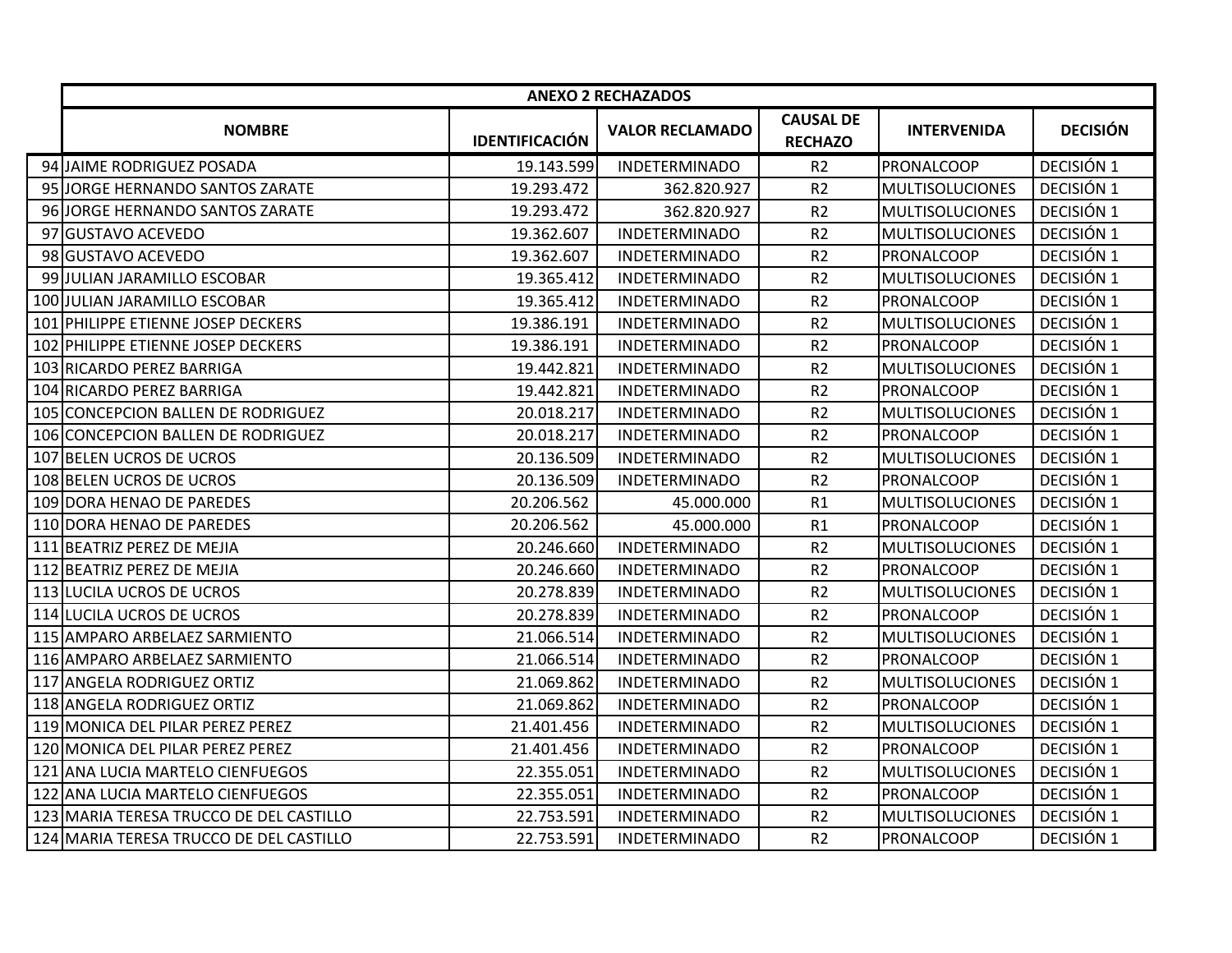|     |                                                 |                       | <b>ANEXO 2 RECHAZADOS</b> |                                    |                        |                 |
|-----|-------------------------------------------------|-----------------------|---------------------------|------------------------------------|------------------------|-----------------|
|     | <b>NOMBRE</b>                                   | <b>IDENTIFICACIÓN</b> | <b>VALOR RECLAMADO</b>    | <b>CAUSAL DE</b><br><b>RECHAZO</b> | <b>INTERVENIDA</b>     | <b>DECISIÓN</b> |
|     | 125 ESTER MESA DE CALLE                         | 22.762.491            | <b>INDETERMINADO</b>      | R <sub>2</sub>                     | <b>MULTISOLUCIONES</b> | DECISIÓN 1      |
|     | 126 ESTER MESA DE CALLE                         | 22.762.491            | <b>INDETERMINADO</b>      | R <sub>2</sub>                     | PRONALCOOP             | DECISIÓN 1      |
|     | 127 CLAUDIA CRISTINA RAMIREZ MARTINEZ           | 23.491.755            | <b>INDETERMINADO</b>      | R <sub>2</sub>                     | <b>MULTISOLUCIONES</b> | DECISIÓN 1      |
|     | 128 CLAUDIA CRISTINA RAMIREZ MARTINEZ           | 23.491.755            | <b>INDETERMINADO</b>      | R <sub>2</sub>                     | <b>PRONALCOOP</b>      | DECISIÓN 1      |
| 129 | MARIA LIBIA DEL SOCORRO CARVALHO DE ARTEAGA     | 24.281.366            | <b>INDETERMINADO</b>      | R <sub>2</sub>                     | <b>MULTISOLUCIONES</b> | DECISIÓN 1      |
|     | 130 MARIA LIBIA DEL SOCORRO CARVALHO DE ARTEAGA | 24.281.366            | <b>INDETERMINADO</b>      | R <sub>2</sub>                     | PRONALCOOP             | DECISIÓN 1      |
|     | 131 BEATRIZ LONDOÑO SAENZ                       | 24.296.447            | <b>INDETERMINADO</b>      | R <sub>2</sub>                     | <b>MULTISOLUCIONES</b> | DECISIÓN 1      |
|     | 132 BEATRIZ LONDOÑO SAENZ                       | 24.296.447            | <b>INDETERMINADO</b>      | R <sub>2</sub>                     | PRONALCOOP             | DECISIÓN 1      |
|     | 133 ALBA OLIVIA WALDO                           | 27.576.642            | 15.762.051                | R <sub>2</sub>                     | <b>MULTISOLUCIONES</b> | DECISIÓN 1      |
|     | 134 ALBA OLIVIA WALDO                           | 27.576.642            | 15.762.051                | R <sub>2</sub>                     | PRONALCOOP             | DECISIÓN 1      |
|     | 135 MARIELA GARCIA VELASQUEZ                    | 29.141.534            | <b>INDETERMINADO</b>      | R <sub>2</sub>                     | <b>MULTISOLUCIONES</b> | DECISIÓN 1      |
|     | 136 MARIELA GARCIA VELASQUEZ                    | 29.141.534            | <b>INDETERMINADO</b>      | R <sub>2</sub>                     | PRONALCOOP             | DECISIÓN 1      |
|     | 137 MARIA JULIANA HINCAPIE                      | 29.361.467            | <b>INDETERMINADO</b>      | R <sub>2</sub>                     | <b>MULTISOLUCIONES</b> | DECISIÓN 1      |
|     | 138 MARIA JULIANA HINCAPIE                      | 29.361.467            | <b>INDETERMINADO</b>      | R <sub>2</sub>                     | PRONALCOOP             | DECISIÓN 1      |
|     | 139 MARIA NEDGIDIA FERNANDEZ LARA               | 29.379.397            | <b>INDETERMINADO</b>      | R <sub>2</sub>                     | <b>MULTISOLUCIONES</b> | DECISIÓN 1      |
|     | 140 MARIA NEDGIDIA FERNANDEZ LARA               | 29.379.397            | <b>INDETERMINADO</b>      | R <sub>2</sub>                     | PRONALCOOP             | DECISIÓN 1      |
|     | 141 BEATRIZ HELENA ESCOBAR ESCOBAR              | 30.272.059            | <b>INDETERMINADO</b>      | R <sub>2</sub>                     | <b>MULTISOLUCIONES</b> | DECISIÓN 1      |
|     | 142 BEATRIZ HELENA ESCOBAR ESCOBAR              | 30.272.059            | <b>INDETERMINADO</b>      | R <sub>2</sub>                     | PRONALCOOP             | DECISIÓN 1      |
|     | 143 MARIA TERESA ESCOBAR ESCOBAR                | 30.288.954            | <b>INDETERMINADO</b>      | R <sub>2</sub>                     | <b>MULTISOLUCIONES</b> | DECISIÓN 1      |
|     | 144 MARIA TERESA ESCOBAR ESCOBAR                | 30.288.954            | <b>INDETERMINADO</b>      | R <sub>2</sub>                     | PRONALCOOP             | DECISIÓN 1      |
|     | 145 NANCY MONTES DE OCA LLANOS                  | 31.231.005            | <b>INDETERMINADO</b>      | R <sub>2</sub>                     | <b>MULTISOLUCIONES</b> | DECISIÓN 1      |
|     | 146 NANCY MONTES DE OCA LLANOS                  | 31.231.005            | <b>INDETERMINADO</b>      | R <sub>2</sub>                     | <b>PRONALCOOP</b>      | DECISIÓN 1      |
|     | 147 LUZ MARIA AZCARATE SAAVEDRA                 | 31.233.104            | <b>INDETERMINADO</b>      | R <sub>2</sub>                     | <b>MULTISOLUCIONES</b> | DECISIÓN 1      |
|     | 148 LUZ MARIA AZCARATE SAAVEDRA                 | 31.233.104            | <b>INDETERMINADO</b>      | R <sub>2</sub>                     | <b>PRONALCOOP</b>      | DECISIÓN 1      |
|     | 149 NORA LOPEZ NAVIA                            | 31.269.830            | <b>INDETERMINADO</b>      | R <sub>2</sub>                     | <b>MULTISOLUCIONES</b> | DECISIÓN 1      |
|     | 150 NORA LOPEZ NAVIA                            | 31.269.830            | <b>INDETERMINADO</b>      | R <sub>2</sub>                     | PRONALCOOP             | DECISIÓN 1      |
|     | 151 YOLANDA HERNANDEZ CERTUCHE                  | 31.285.831            | <b>INDETERMINADO</b>      | R <sub>2</sub>                     | <b>MULTISOLUCIONES</b> | DECISIÓN 1      |
|     | 152 YOLANDA HERNANDEZ CERTUCHE                  | 31.285.831            | <b>INDETERMINADO</b>      | R <sub>2</sub>                     | PRONALCOOP             | DECISIÓN 1      |
|     | 153 LAURA PATRICIA MEJIA MORALES                | 31.399.399            | <b>INDETERMINADO</b>      | R <sub>2</sub>                     | <b>MULTISOLUCIONES</b> | DECISIÓN 1      |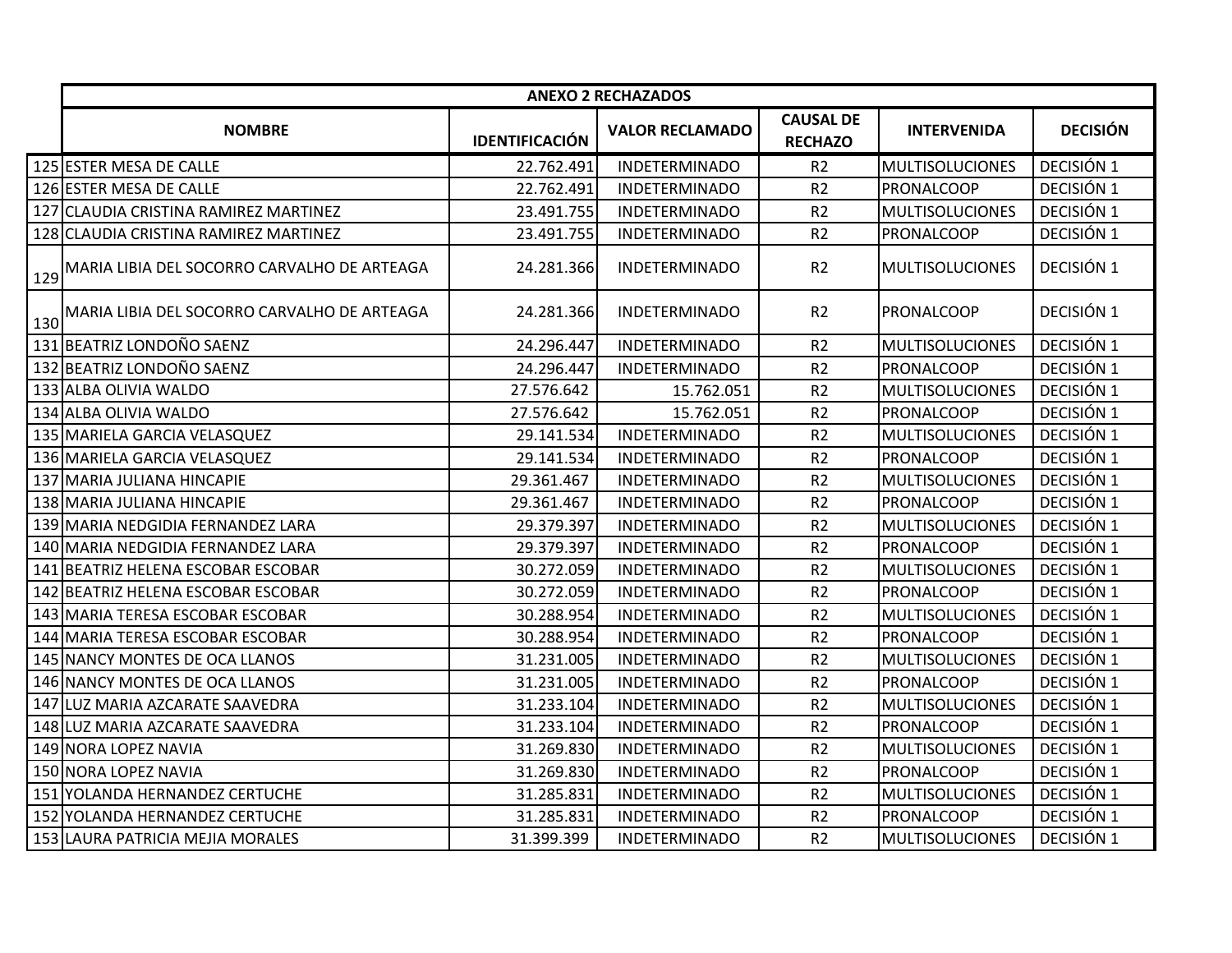|                                        |                       | <b>ANEXO 2 RECHAZADOS</b> |                                    |                        |                 |
|----------------------------------------|-----------------------|---------------------------|------------------------------------|------------------------|-----------------|
| <b>NOMBRE</b>                          | <b>IDENTIFICACIÓN</b> | <b>VALOR RECLAMADO</b>    | <b>CAUSAL DE</b><br><b>RECHAZO</b> | <b>INTERVENIDA</b>     | <b>DECISIÓN</b> |
| 154 LAURA PATRICIA MEJIA MORALES       | 31.399.399            | <b>INDETERMINADO</b>      | R <sub>2</sub>                     | <b>PRONALCOOP</b>      | DECISIÓN 1      |
| 155 MARIA ELVIRA AYALA ARANGO          | 31.475.486            | <b>INDETERMINADO</b>      | R <sub>2</sub>                     | <b>MULTISOLUCIONES</b> | DECISIÓN 1      |
| 156 MARIA ELVIRA AYALA ARANGO          | 31.475.486            | <b>INDETERMINADO</b>      | R <sub>2</sub>                     | <b>PRONALCOOP</b>      | DECISIÓN 1      |
| 157 ANGELICA MARIA GARCIA HERRERA      | 31.533.503            | <b>INDETERMINADO</b>      | R <sub>2</sub>                     | <b>MULTISOLUCIONES</b> | DECISIÓN 1      |
| 158 ANGELICA MARIA GARCIA HERRERA      | 31.533.503            | <b>INDETERMINADO</b>      | R <sub>2</sub>                     | PRONALCOOP             | DECISIÓN 1      |
| 159 IRINA USSA LOPEZ                   | 31.578.240            | <b>INDETERMINADO</b>      | R <sub>2</sub>                     | <b>MULTISOLUCIONES</b> | DECISIÓN 1      |
| 160 IRINA USSA LOPEZ                   | 31.578.240            | <b>INDETERMINADO</b>      | R <sub>2</sub>                     | <b>PRONALCOOP</b>      | DECISIÓN 1      |
| 161 GLORIA GONZALEZ RODRIGUEZ          | 31.838.911            | <b>INDETERMINADO</b>      | R <sub>2</sub>                     | <b>MULTISOLUCIONES</b> | DECISIÓN 1      |
| 162 GLORIA GONZALEZ RODRIGUEZ          | 31.838.911            | <b>INDETERMINADO</b>      | R <sub>2</sub>                     | <b>PRONALCOOP</b>      | DECISIÓN 1      |
| 163 RUBIELA GUAMANGA ORTEGA            | 31.959.532            | <b>INDETERMINADO</b>      | R <sub>2</sub>                     | <b>MULTISOLUCIONES</b> | DECISIÓN 1      |
| 164 RUBIELA GUAMANGA ORTEGA            | 31.959.532            | <b>INDETERMINADO</b>      | R <sub>2</sub>                     | PRONALCOOP             | DECISIÓN 1      |
| 165 DIANA ESCOBAR GALVIS               | 32.298.329            | <b>INDETERMINADO</b>      | R <sub>2</sub>                     | <b>MULTISOLUCIONES</b> | DECISIÓN 1      |
| 166 DIANA ESCOBAR GALVIS               | 32.298.329            | <b>INDETERMINADO</b>      | R2                                 | PRONALCOOP             | DECISIÓN 1      |
| 167 CRISTINA VELEZ DE ALZATE           | 32.349.537            | <b>INDETERMINADO</b>      | R <sub>2</sub>                     | <b>MULTISOLUCIONES</b> | DECISIÓN 1      |
| 168 CRISTINA VELEZ DE ALZATE           | 32.349.537            | <b>INDETERMINADO</b>      | R <sub>2</sub>                     | <b>PRONALCOOP</b>      | DECISIÓN 1      |
| 169 MATILDE ANGEL DE GARCES            | 32.414.848            | <b>INDETERMINADO</b>      | R <sub>2</sub>                     | <b>MULTISOLUCIONES</b> | DECISIÓN 1      |
| 170 MATILDE ANGEL DE GARCES            | 32.414.848            | <b>INDETERMINADO</b>      | R <sub>2</sub>                     | PRONALCOOP             | DECISIÓN 1      |
| 171 NOHEMY ROCIO PEREZ DE SAMPER       | 32.464.632            | <b>INDETERMINADO</b>      | R <sub>2</sub>                     | <b>MULTISOLUCIONES</b> | DECISIÓN 1      |
| 172 NOHEMY ROCIO PEREZ DE SAMPER       | 32.464.632            | <b>INDETERMINADO</b>      | R <sub>2</sub>                     | <b>PRONALCOOP</b>      | DECISIÓN 1      |
| 173 MARIA DEL ROSARIO DEL RIO DE PEREZ | 33.130.090            | <b>INDETERMINADO</b>      | R <sub>2</sub>                     | <b>MULTISOLUCIONES</b> | DECISIÓN 1      |
| 174 MARIA DEL ROSARIO DEL RIO DE PEREZ | 33.130.090            | <b>INDETERMINADO</b>      | R <sub>2</sub>                     | <b>PRONALCOOP</b>      | DECISIÓN 1      |
| 175 AMPARO ARRIETA LENIS               | 33.174.230            | <b>INDETERMINADO</b>      | R <sub>2</sub>                     | <b>MULTISOLUCIONES</b> | DECISIÓN 1      |
| 176 AMPARO ARRIETA LENIS               | 33.174.230            | <b>INDETERMINADO</b>      | R <sub>2</sub>                     | <b>PRONALCOOP</b>      | DECISIÓN 1      |
| 177 ANA VICTORIA MEJIA PEREZ           | 35.462.741            | <b>INDETERMINADO</b>      | R2                                 | <b>MULTISOLUCIONES</b> | DECISIÓN 1      |
| 178 ANA VICTORIA MEJIA PEREZ           | 35.462.741            | <b>INDETERMINADO</b>      | R <sub>2</sub>                     | <b>PRONALCOOP</b>      | DECISIÓN 1      |
| 179 INES ELVIRA ESCALLON CLOPATOFSKY   | 35.463.626            | <b>INDETERMINADO</b>      | R <sub>2</sub>                     | MULTISOLUCIONES        | DECISIÓN 1      |
| 180 INES ELVIRA ESCALLON CLOPATOFSKY   | 35.463.626            | <b>INDETERMINADO</b>      | R <sub>2</sub>                     | PRONALCOOP             | DECISIÓN 1      |
| 181 STELLA CARRIONI DENYER             | 35.465.754            | <b>INDETERMINADO</b>      | R <sub>2</sub>                     | <b>MULTISOLUCIONES</b> | DECISIÓN 1      |
| 182 STELLA CARRIONI DENYER             | 35.465.754            | <b>INDETERMINADO</b>      | R <sub>2</sub>                     | PRONALCOOP             | DECISIÓN 1      |
| 183 LUZ MARINA MORENO MORENO           | 35.486.630            | <b>INDETERMINADO</b>      | R2                                 | <b>MULTISOLUCIONES</b> | DECISIÓN 1      |
| 184 LUZ MARINA MORENO MORENO           | 35.486.630            | <b>INDETERMINADO</b>      | R <sub>2</sub>                     | <b>PRONALCOOP</b>      | DECISIÓN 1      |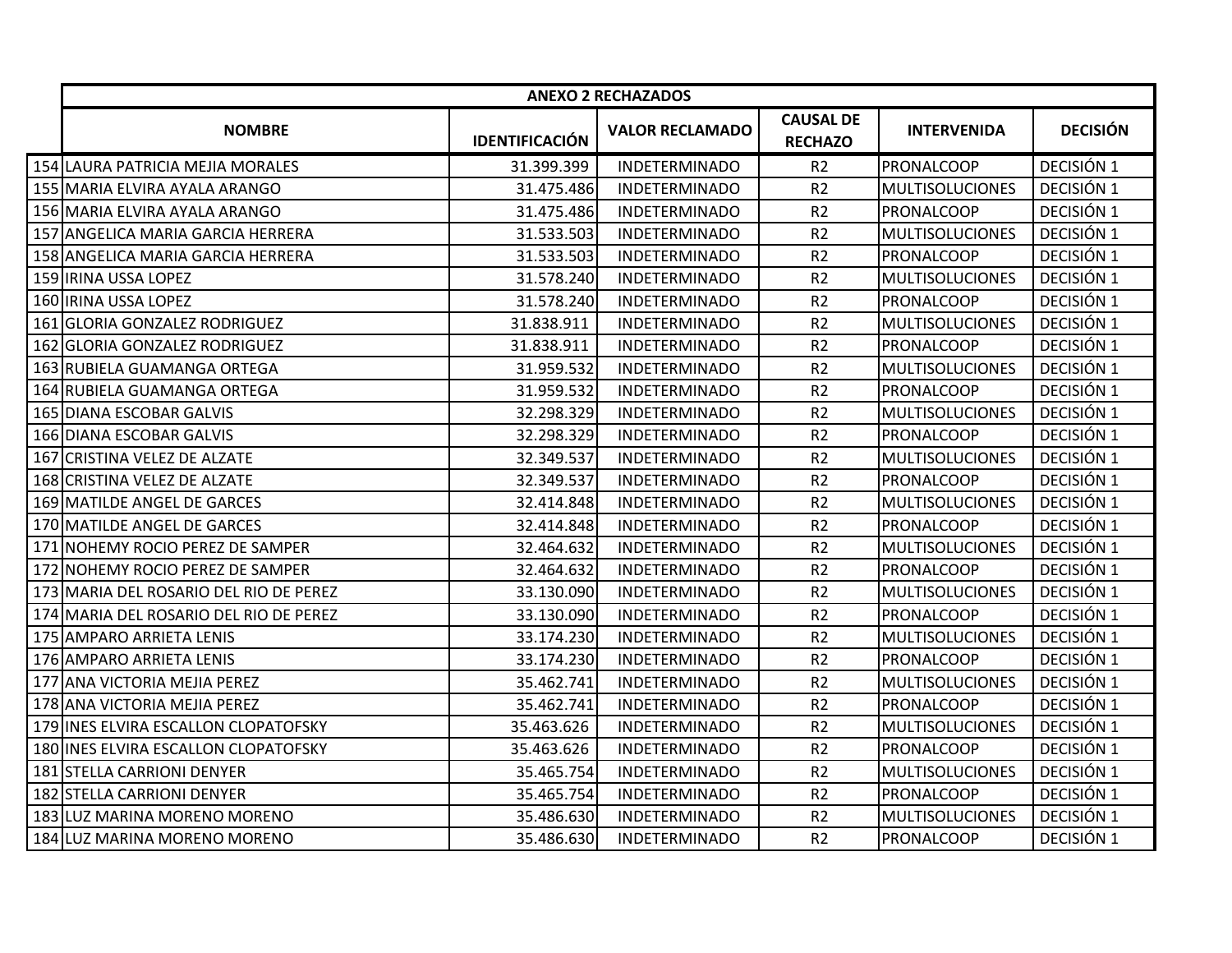| <b>CAUSAL DE</b><br><b>INTERVENIDA</b><br><b>NOMBRE</b><br><b>VALOR RECLAMADO</b><br><b>IDENTIFICACIÓN</b><br><b>RECHAZO</b><br>185 ANA AVELINA DE LA HOZ MENDOZA<br>36.622.430<br><b>INDETERMINADO</b><br>R <sub>2</sub><br><b>MULTISOLUCIONES</b><br>R <sub>2</sub><br>186 ANA AVELINA DE LA HOZ MENDOZA<br>36.622.430<br><b>INDETERMINADO</b><br><b>PRONALCOOP</b><br>187 NORA ELISA CUELLAR DE CASTELLANOS<br>37.218.981<br>62.898.734<br>R <sub>2</sub><br><b>MULTISOLUCIONES</b><br>R <sub>2</sub><br>188 NORA ELISA CUELLAR DE CASTELLANOS<br>62.898.734<br>37.218.981<br><b>PRONALCOOP</b><br>189 AMPARO DELGADO DE JURADO<br>37.229.018<br>121.259.528<br>R <sub>2</sub><br><b>MULTISOLUCIONES</b><br>R <sub>2</sub><br>190 AMPARO DELGADO DE JURADO<br>37.229.018<br>121.259.528<br>PRONALCOOP<br>R <sub>2</sub><br>191 DORIS JOSE RODRIGUEZ DAZA<br>37.253.305<br>121.850.073<br><b>MULTISOLUCIONES</b><br><b>DORIS JOSE RODRIGUEZ DAZA</b><br>37.253.305<br>R <sub>2</sub><br>192<br>121.850.073<br><b>PRONALCOOP</b><br>193 LUZ AMPARO TARAZONA GUERRERO<br>37.257.631<br>20.258.192<br>R1<br><b>MULTISOLUCIONES</b><br>37.257.631<br>194 LUZ AMPARO TARAZONA GUERRERO<br>20.258.192<br>R1<br>PRONALCOOP<br>195 LADIX MARIA MANZANO RINCON<br>R <sub>2</sub><br>37.320.358<br>10.206.252<br><b>MULTISOLUCIONES</b><br>196 LADIX MARIA MANZANO RINCON<br>37.320.358<br>10.206.252<br>R <sub>2</sub><br><b>PRONALCOOP</b><br>R <sub>2</sub><br>197 OLGA CECILIA MESA DE AMAYA<br>38.215.531<br><b>INDETERMINADO</b><br><b>MULTISOLUCIONES</b><br>38.215.531<br>R <sub>2</sub><br>198 OLGA CECILIA MESA DE AMAYA<br><b>INDETERMINADO</b><br><b>PRONALCOOP</b><br>R <sub>2</sub><br>199 LUZ MARINA CASABIANCA DE MESA<br>38.230.002<br><b>INDETERMINADO</b><br><b>MULTISOLUCIONES</b><br>R <sub>2</sub><br>200 LUZ MARINA CASABIANCA DE MESA<br>38.230.002<br><b>INDETERMINADO</b><br><b>PRONALCOOP</b><br>201 STELLA A. DE REYES<br>38.965.247<br><b>INDETERMINADO</b><br>R <sub>2</sub><br><b>MULTISOLUCIONES</b><br>R <sub>2</sub><br>202 STELLA A. DE REYES<br>38.965.247<br><b>INDETERMINADO</b><br>PRONALCOOP<br>38.981.051<br>R <sub>2</sub><br>203 SARA GHITIS MERA<br><b>INDETERMINADO</b><br><b>MULTISOLUCIONES</b><br>R <sub>2</sub><br>38.981.051<br>204 SARA GHITIS MERA<br><b>INDETERMINADO</b><br><b>PRONALCOOP</b><br>R <sub>2</sub><br>205 PATRICIA DURANGO MEJIA<br>39.540.020<br><b>INDETERMINADO</b><br><b>MULTISOLUCIONES</b><br>R <sub>2</sub><br>206 PATRICIA DURANGO MEJIA<br>39.540.020<br><b>INDETERMINADO</b><br><b>PRONALCOOP</b><br>R <sub>2</sub><br>207 NATALIA ROSAS CADAVID<br>39.686.966<br><b>MULTISOLUCIONES</b><br><b>INDETERMINADO</b><br>208 NATALIA ROSAS CADAVID<br>R <sub>2</sub><br>39.686.966<br><b>INDETERMINADO</b><br><b>PRONALCOOP</b><br>209 MARTHA LUCIA MORALES RUBIO<br>39.688.807<br>R <sub>2</sub><br><b>INDETERMINADO</b><br><b>MULTISOLUCIONES</b> |                                |            | <b>ANEXO 2 RECHAZADOS</b> |                |            |                 |
|---------------------------------------------------------------------------------------------------------------------------------------------------------------------------------------------------------------------------------------------------------------------------------------------------------------------------------------------------------------------------------------------------------------------------------------------------------------------------------------------------------------------------------------------------------------------------------------------------------------------------------------------------------------------------------------------------------------------------------------------------------------------------------------------------------------------------------------------------------------------------------------------------------------------------------------------------------------------------------------------------------------------------------------------------------------------------------------------------------------------------------------------------------------------------------------------------------------------------------------------------------------------------------------------------------------------------------------------------------------------------------------------------------------------------------------------------------------------------------------------------------------------------------------------------------------------------------------------------------------------------------------------------------------------------------------------------------------------------------------------------------------------------------------------------------------------------------------------------------------------------------------------------------------------------------------------------------------------------------------------------------------------------------------------------------------------------------------------------------------------------------------------------------------------------------------------------------------------------------------------------------------------------------------------------------------------------------------------------------------------------------------------------------------------------------------------------------------------------------------------------------------------------------------------------------------------------------------------------------------------------------------------------------------------------------------------------------------------------------------------------------------------------------------------------------------------------------------------------------------------------------------------------------------------|--------------------------------|------------|---------------------------|----------------|------------|-----------------|
|                                                                                                                                                                                                                                                                                                                                                                                                                                                                                                                                                                                                                                                                                                                                                                                                                                                                                                                                                                                                                                                                                                                                                                                                                                                                                                                                                                                                                                                                                                                                                                                                                                                                                                                                                                                                                                                                                                                                                                                                                                                                                                                                                                                                                                                                                                                                                                                                                                                                                                                                                                                                                                                                                                                                                                                                                                                                                                                     |                                |            |                           |                |            | <b>DECISIÓN</b> |
|                                                                                                                                                                                                                                                                                                                                                                                                                                                                                                                                                                                                                                                                                                                                                                                                                                                                                                                                                                                                                                                                                                                                                                                                                                                                                                                                                                                                                                                                                                                                                                                                                                                                                                                                                                                                                                                                                                                                                                                                                                                                                                                                                                                                                                                                                                                                                                                                                                                                                                                                                                                                                                                                                                                                                                                                                                                                                                                     |                                |            |                           |                |            | DECISIÓN 1      |
|                                                                                                                                                                                                                                                                                                                                                                                                                                                                                                                                                                                                                                                                                                                                                                                                                                                                                                                                                                                                                                                                                                                                                                                                                                                                                                                                                                                                                                                                                                                                                                                                                                                                                                                                                                                                                                                                                                                                                                                                                                                                                                                                                                                                                                                                                                                                                                                                                                                                                                                                                                                                                                                                                                                                                                                                                                                                                                                     |                                |            |                           |                |            | DECISIÓN 1      |
|                                                                                                                                                                                                                                                                                                                                                                                                                                                                                                                                                                                                                                                                                                                                                                                                                                                                                                                                                                                                                                                                                                                                                                                                                                                                                                                                                                                                                                                                                                                                                                                                                                                                                                                                                                                                                                                                                                                                                                                                                                                                                                                                                                                                                                                                                                                                                                                                                                                                                                                                                                                                                                                                                                                                                                                                                                                                                                                     |                                |            |                           |                |            | DECISIÓN 1      |
|                                                                                                                                                                                                                                                                                                                                                                                                                                                                                                                                                                                                                                                                                                                                                                                                                                                                                                                                                                                                                                                                                                                                                                                                                                                                                                                                                                                                                                                                                                                                                                                                                                                                                                                                                                                                                                                                                                                                                                                                                                                                                                                                                                                                                                                                                                                                                                                                                                                                                                                                                                                                                                                                                                                                                                                                                                                                                                                     |                                |            |                           |                |            | DECISIÓN 1      |
|                                                                                                                                                                                                                                                                                                                                                                                                                                                                                                                                                                                                                                                                                                                                                                                                                                                                                                                                                                                                                                                                                                                                                                                                                                                                                                                                                                                                                                                                                                                                                                                                                                                                                                                                                                                                                                                                                                                                                                                                                                                                                                                                                                                                                                                                                                                                                                                                                                                                                                                                                                                                                                                                                                                                                                                                                                                                                                                     |                                |            |                           |                |            | DECISIÓN 1      |
|                                                                                                                                                                                                                                                                                                                                                                                                                                                                                                                                                                                                                                                                                                                                                                                                                                                                                                                                                                                                                                                                                                                                                                                                                                                                                                                                                                                                                                                                                                                                                                                                                                                                                                                                                                                                                                                                                                                                                                                                                                                                                                                                                                                                                                                                                                                                                                                                                                                                                                                                                                                                                                                                                                                                                                                                                                                                                                                     |                                |            |                           |                |            | DECISIÓN 1      |
|                                                                                                                                                                                                                                                                                                                                                                                                                                                                                                                                                                                                                                                                                                                                                                                                                                                                                                                                                                                                                                                                                                                                                                                                                                                                                                                                                                                                                                                                                                                                                                                                                                                                                                                                                                                                                                                                                                                                                                                                                                                                                                                                                                                                                                                                                                                                                                                                                                                                                                                                                                                                                                                                                                                                                                                                                                                                                                                     |                                |            |                           |                |            | DECISIÓN 1      |
|                                                                                                                                                                                                                                                                                                                                                                                                                                                                                                                                                                                                                                                                                                                                                                                                                                                                                                                                                                                                                                                                                                                                                                                                                                                                                                                                                                                                                                                                                                                                                                                                                                                                                                                                                                                                                                                                                                                                                                                                                                                                                                                                                                                                                                                                                                                                                                                                                                                                                                                                                                                                                                                                                                                                                                                                                                                                                                                     |                                |            |                           |                |            | DECISIÓN 1      |
|                                                                                                                                                                                                                                                                                                                                                                                                                                                                                                                                                                                                                                                                                                                                                                                                                                                                                                                                                                                                                                                                                                                                                                                                                                                                                                                                                                                                                                                                                                                                                                                                                                                                                                                                                                                                                                                                                                                                                                                                                                                                                                                                                                                                                                                                                                                                                                                                                                                                                                                                                                                                                                                                                                                                                                                                                                                                                                                     |                                |            |                           |                |            | DECISIÓN 1      |
|                                                                                                                                                                                                                                                                                                                                                                                                                                                                                                                                                                                                                                                                                                                                                                                                                                                                                                                                                                                                                                                                                                                                                                                                                                                                                                                                                                                                                                                                                                                                                                                                                                                                                                                                                                                                                                                                                                                                                                                                                                                                                                                                                                                                                                                                                                                                                                                                                                                                                                                                                                                                                                                                                                                                                                                                                                                                                                                     |                                |            |                           |                |            | DECISIÓN 1      |
|                                                                                                                                                                                                                                                                                                                                                                                                                                                                                                                                                                                                                                                                                                                                                                                                                                                                                                                                                                                                                                                                                                                                                                                                                                                                                                                                                                                                                                                                                                                                                                                                                                                                                                                                                                                                                                                                                                                                                                                                                                                                                                                                                                                                                                                                                                                                                                                                                                                                                                                                                                                                                                                                                                                                                                                                                                                                                                                     |                                |            |                           |                |            | DECISIÓN 1      |
|                                                                                                                                                                                                                                                                                                                                                                                                                                                                                                                                                                                                                                                                                                                                                                                                                                                                                                                                                                                                                                                                                                                                                                                                                                                                                                                                                                                                                                                                                                                                                                                                                                                                                                                                                                                                                                                                                                                                                                                                                                                                                                                                                                                                                                                                                                                                                                                                                                                                                                                                                                                                                                                                                                                                                                                                                                                                                                                     |                                |            |                           |                |            | DECISIÓN 1      |
|                                                                                                                                                                                                                                                                                                                                                                                                                                                                                                                                                                                                                                                                                                                                                                                                                                                                                                                                                                                                                                                                                                                                                                                                                                                                                                                                                                                                                                                                                                                                                                                                                                                                                                                                                                                                                                                                                                                                                                                                                                                                                                                                                                                                                                                                                                                                                                                                                                                                                                                                                                                                                                                                                                                                                                                                                                                                                                                     |                                |            |                           |                |            | DECISIÓN 1      |
|                                                                                                                                                                                                                                                                                                                                                                                                                                                                                                                                                                                                                                                                                                                                                                                                                                                                                                                                                                                                                                                                                                                                                                                                                                                                                                                                                                                                                                                                                                                                                                                                                                                                                                                                                                                                                                                                                                                                                                                                                                                                                                                                                                                                                                                                                                                                                                                                                                                                                                                                                                                                                                                                                                                                                                                                                                                                                                                     |                                |            |                           |                |            | DECISIÓN 1      |
|                                                                                                                                                                                                                                                                                                                                                                                                                                                                                                                                                                                                                                                                                                                                                                                                                                                                                                                                                                                                                                                                                                                                                                                                                                                                                                                                                                                                                                                                                                                                                                                                                                                                                                                                                                                                                                                                                                                                                                                                                                                                                                                                                                                                                                                                                                                                                                                                                                                                                                                                                                                                                                                                                                                                                                                                                                                                                                                     |                                |            |                           |                |            | DECISIÓN 1      |
|                                                                                                                                                                                                                                                                                                                                                                                                                                                                                                                                                                                                                                                                                                                                                                                                                                                                                                                                                                                                                                                                                                                                                                                                                                                                                                                                                                                                                                                                                                                                                                                                                                                                                                                                                                                                                                                                                                                                                                                                                                                                                                                                                                                                                                                                                                                                                                                                                                                                                                                                                                                                                                                                                                                                                                                                                                                                                                                     |                                |            |                           |                |            | DECISIÓN 1      |
|                                                                                                                                                                                                                                                                                                                                                                                                                                                                                                                                                                                                                                                                                                                                                                                                                                                                                                                                                                                                                                                                                                                                                                                                                                                                                                                                                                                                                                                                                                                                                                                                                                                                                                                                                                                                                                                                                                                                                                                                                                                                                                                                                                                                                                                                                                                                                                                                                                                                                                                                                                                                                                                                                                                                                                                                                                                                                                                     |                                |            |                           |                |            | DECISIÓN 1      |
|                                                                                                                                                                                                                                                                                                                                                                                                                                                                                                                                                                                                                                                                                                                                                                                                                                                                                                                                                                                                                                                                                                                                                                                                                                                                                                                                                                                                                                                                                                                                                                                                                                                                                                                                                                                                                                                                                                                                                                                                                                                                                                                                                                                                                                                                                                                                                                                                                                                                                                                                                                                                                                                                                                                                                                                                                                                                                                                     |                                |            |                           |                |            | DECISIÓN 1      |
|                                                                                                                                                                                                                                                                                                                                                                                                                                                                                                                                                                                                                                                                                                                                                                                                                                                                                                                                                                                                                                                                                                                                                                                                                                                                                                                                                                                                                                                                                                                                                                                                                                                                                                                                                                                                                                                                                                                                                                                                                                                                                                                                                                                                                                                                                                                                                                                                                                                                                                                                                                                                                                                                                                                                                                                                                                                                                                                     |                                |            |                           |                |            | DECISIÓN 1      |
|                                                                                                                                                                                                                                                                                                                                                                                                                                                                                                                                                                                                                                                                                                                                                                                                                                                                                                                                                                                                                                                                                                                                                                                                                                                                                                                                                                                                                                                                                                                                                                                                                                                                                                                                                                                                                                                                                                                                                                                                                                                                                                                                                                                                                                                                                                                                                                                                                                                                                                                                                                                                                                                                                                                                                                                                                                                                                                                     |                                |            |                           |                |            | DECISIÓN 1      |
|                                                                                                                                                                                                                                                                                                                                                                                                                                                                                                                                                                                                                                                                                                                                                                                                                                                                                                                                                                                                                                                                                                                                                                                                                                                                                                                                                                                                                                                                                                                                                                                                                                                                                                                                                                                                                                                                                                                                                                                                                                                                                                                                                                                                                                                                                                                                                                                                                                                                                                                                                                                                                                                                                                                                                                                                                                                                                                                     |                                |            |                           |                |            | DECISIÓN 1      |
|                                                                                                                                                                                                                                                                                                                                                                                                                                                                                                                                                                                                                                                                                                                                                                                                                                                                                                                                                                                                                                                                                                                                                                                                                                                                                                                                                                                                                                                                                                                                                                                                                                                                                                                                                                                                                                                                                                                                                                                                                                                                                                                                                                                                                                                                                                                                                                                                                                                                                                                                                                                                                                                                                                                                                                                                                                                                                                                     |                                |            |                           |                |            | DECISIÓN 1      |
|                                                                                                                                                                                                                                                                                                                                                                                                                                                                                                                                                                                                                                                                                                                                                                                                                                                                                                                                                                                                                                                                                                                                                                                                                                                                                                                                                                                                                                                                                                                                                                                                                                                                                                                                                                                                                                                                                                                                                                                                                                                                                                                                                                                                                                                                                                                                                                                                                                                                                                                                                                                                                                                                                                                                                                                                                                                                                                                     |                                |            |                           |                |            | DECISIÓN 1      |
|                                                                                                                                                                                                                                                                                                                                                                                                                                                                                                                                                                                                                                                                                                                                                                                                                                                                                                                                                                                                                                                                                                                                                                                                                                                                                                                                                                                                                                                                                                                                                                                                                                                                                                                                                                                                                                                                                                                                                                                                                                                                                                                                                                                                                                                                                                                                                                                                                                                                                                                                                                                                                                                                                                                                                                                                                                                                                                                     |                                |            |                           |                |            | DECISIÓN 1      |
|                                                                                                                                                                                                                                                                                                                                                                                                                                                                                                                                                                                                                                                                                                                                                                                                                                                                                                                                                                                                                                                                                                                                                                                                                                                                                                                                                                                                                                                                                                                                                                                                                                                                                                                                                                                                                                                                                                                                                                                                                                                                                                                                                                                                                                                                                                                                                                                                                                                                                                                                                                                                                                                                                                                                                                                                                                                                                                                     |                                |            |                           |                |            | DECISIÓN 1      |
|                                                                                                                                                                                                                                                                                                                                                                                                                                                                                                                                                                                                                                                                                                                                                                                                                                                                                                                                                                                                                                                                                                                                                                                                                                                                                                                                                                                                                                                                                                                                                                                                                                                                                                                                                                                                                                                                                                                                                                                                                                                                                                                                                                                                                                                                                                                                                                                                                                                                                                                                                                                                                                                                                                                                                                                                                                                                                                                     | 210 MARTHA LUCIA MORALES RUBIO | 39.688.807 | <b>INDETERMINADO</b>      | R <sub>2</sub> | PRONALCOOP | DECISIÓN 1      |
| 211 JULIA ISABEL MORENO ACUÑA<br>41.319.128<br>R <sub>2</sub><br><b>MULTISOLUCIONES</b><br><b>INDETERMINADO</b>                                                                                                                                                                                                                                                                                                                                                                                                                                                                                                                                                                                                                                                                                                                                                                                                                                                                                                                                                                                                                                                                                                                                                                                                                                                                                                                                                                                                                                                                                                                                                                                                                                                                                                                                                                                                                                                                                                                                                                                                                                                                                                                                                                                                                                                                                                                                                                                                                                                                                                                                                                                                                                                                                                                                                                                                     |                                |            |                           |                |            | DECISIÓN 1      |
| 212 JULIA ISABEL MORENO ACUÑA<br>41.319.128<br><b>INDETERMINADO</b><br>R <sub>2</sub><br>PRONALCOOP                                                                                                                                                                                                                                                                                                                                                                                                                                                                                                                                                                                                                                                                                                                                                                                                                                                                                                                                                                                                                                                                                                                                                                                                                                                                                                                                                                                                                                                                                                                                                                                                                                                                                                                                                                                                                                                                                                                                                                                                                                                                                                                                                                                                                                                                                                                                                                                                                                                                                                                                                                                                                                                                                                                                                                                                                 |                                |            |                           |                |            | DECISIÓN 1      |
| R <sub>2</sub><br>213 ELENA RESTREPO DE RIVAS<br>41.319.284<br><b>INDETERMINADO</b><br><b>MULTISOLUCIONES</b>                                                                                                                                                                                                                                                                                                                                                                                                                                                                                                                                                                                                                                                                                                                                                                                                                                                                                                                                                                                                                                                                                                                                                                                                                                                                                                                                                                                                                                                                                                                                                                                                                                                                                                                                                                                                                                                                                                                                                                                                                                                                                                                                                                                                                                                                                                                                                                                                                                                                                                                                                                                                                                                                                                                                                                                                       |                                |            |                           |                |            | DECISIÓN 1      |
| 214 ELENA RESTREPO DE RIVAS<br>41.319.284<br><b>INDETERMINADO</b><br>R <sub>2</sub><br><b>PRONALCOOP</b>                                                                                                                                                                                                                                                                                                                                                                                                                                                                                                                                                                                                                                                                                                                                                                                                                                                                                                                                                                                                                                                                                                                                                                                                                                                                                                                                                                                                                                                                                                                                                                                                                                                                                                                                                                                                                                                                                                                                                                                                                                                                                                                                                                                                                                                                                                                                                                                                                                                                                                                                                                                                                                                                                                                                                                                                            |                                |            |                           |                |            | DECISIÓN 1      |
| 215 LUISA FERNANDA HERRERA DE TURBAY<br>41.324.500<br><b>INDETERMINADO</b><br>R <sub>2</sub><br><b>MULTISOLUCIONES</b>                                                                                                                                                                                                                                                                                                                                                                                                                                                                                                                                                                                                                                                                                                                                                                                                                                                                                                                                                                                                                                                                                                                                                                                                                                                                                                                                                                                                                                                                                                                                                                                                                                                                                                                                                                                                                                                                                                                                                                                                                                                                                                                                                                                                                                                                                                                                                                                                                                                                                                                                                                                                                                                                                                                                                                                              |                                |            |                           |                |            | DECISIÓN 1      |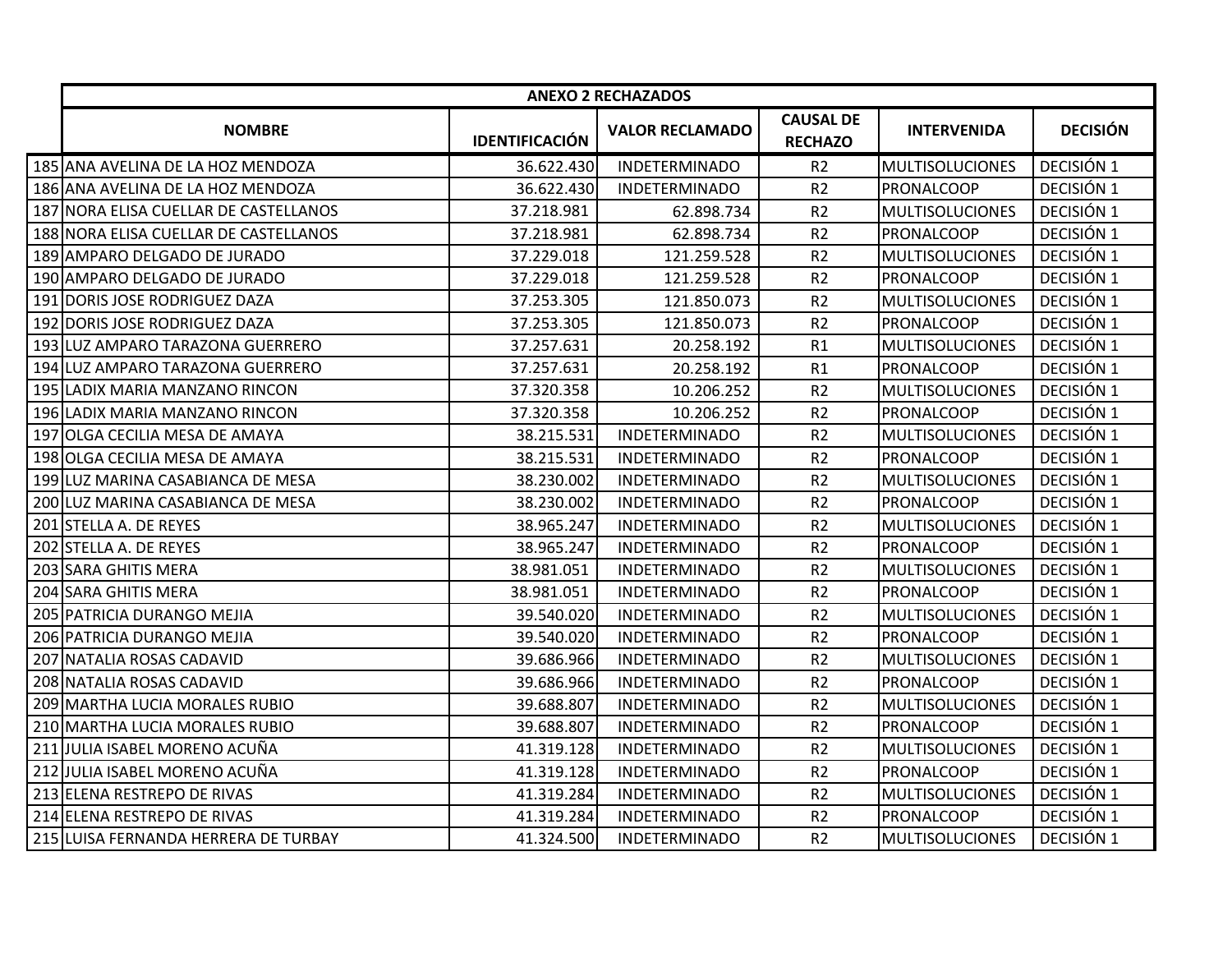|                                       |                       | <b>ANEXO 2 RECHAZADOS</b> |                                    |                        |                 |
|---------------------------------------|-----------------------|---------------------------|------------------------------------|------------------------|-----------------|
| <b>NOMBRE</b>                         | <b>IDENTIFICACIÓN</b> | <b>VALOR RECLAMADO</b>    | <b>CAUSAL DE</b><br><b>RECHAZO</b> | <b>INTERVENIDA</b>     | <b>DECISIÓN</b> |
| 216 LUISA FERNANDA HERRERA DE TURBAY  | 41.324.500            | <b>INDETERMINADO</b>      | R <sub>2</sub>                     | PRONALCOOP             | DECISIÓN 1      |
| 217 MARIA TERESA UCROS DE TOVAR       | 41.327.237            | <b>INDETERMINADO</b>      | R <sub>2</sub>                     | <b>MULTISOLUCIONES</b> | DECISIÓN 1      |
| 218 MARIA TERESA UCROS DE TOVAR       | 41.327.237            | <b>INDETERMINADO</b>      | R <sub>2</sub>                     | <b>PRONALCOOP</b>      | DECISIÓN 1      |
| 219 ALICIA LOZANO DE MORALES          | 41.331.392            | <b>INDETERMINADO</b>      | R <sub>2</sub>                     | <b>MULTISOLUCIONES</b> | DECISIÓN 1      |
| 220 ALICIA LOZANO DE MORALES          | 41.331.392            | <b>INDETERMINADO</b>      | R <sub>2</sub>                     | PRONALCOOP             | DECISIÓN 1      |
| 221 YOLANDA MARIA MOSQUERA PLAZAS     | 41.344.135            | <b>INDETERMINADO</b>      | R <sub>2</sub>                     | <b>MULTISOLUCIONES</b> | DECISIÓN 1      |
| 222 YOLANDA MARIA MOSQUERA PLAZAS     | 41.344.135            | <b>INDETERMINADO</b>      | R <sub>2</sub>                     | PRONALCOOP             | DECISIÓN 1      |
| 223 CLARA INES CONVERS DE UCROS       | 41.381.036            | <b>INDETERMINADO</b>      | R <sub>2</sub>                     | <b>MULTISOLUCIONES</b> | DECISIÓN 1      |
| 224 CLARA INES CONVERS DE UCROS       | 41.381.036            | <b>INDETERMINADO</b>      | R <sub>2</sub>                     | PRONALCOOP             | DECISIÓN 1      |
| 225 DORA MARIA MORENO DE GAMBOA       | 41.400.254            | 40.000.000                | R1                                 | <b>MULTISOLUCIONES</b> | DECISIÓN 1      |
| 226 DORA MARIA MORENO DE GAMBOA       | 41.400.254            | 40.000.000                | R1                                 | PRONALCOOP             | DECISIÓN 1      |
| 227 MARIA TERESA ORTIZ                | 41.443.056            | <b>INDETERMINADO</b>      | R <sub>2</sub>                     | <b>MULTISOLUCIONES</b> | DECISIÓN 1      |
| 228 MARIA TERESA ORTIZ                | 41.443.056            | <b>INDETERMINADO</b>      | R <sub>2</sub>                     | <b>PRONALCOOP</b>      | DECISIÓN 1      |
| 229 BLANCA NAHIR ROBLES DE DIAZ       | 41.472.694            | <b>INDETERMINADO</b>      | R <sub>2</sub>                     | <b>MULTISOLUCIONES</b> | DECISIÓN 1      |
| 230 BLANCA NAHIR ROBLES DE DIAZ       | 41.472.694            | <b>INDETERMINADO</b>      | R <sub>2</sub>                     | <b>PRONALCOOP</b>      | DECISIÓN 1      |
| 231 MARIA EUGENIA RODRIGUEZ DE DIAZ   | 41.517.599            | <b>INDETERMINADO</b>      | R <sub>2</sub>                     | <b>MULTISOLUCIONES</b> | DECISIÓN 1      |
| 232 MARIA EUGENIA RODRIGUEZ DE DIAZ   | 41.517.599            | <b>INDETERMINADO</b>      | R <sub>2</sub>                     | PRONALCOOP             | DECISIÓN 1      |
| 233 OLGA INES CASTRILLON ECHEVERRI    | 41.521.311            | 26.141.675                | R1                                 | <b>MULTISOLUCIONES</b> | DECISIÓN 1      |
| 234 OLGA INES CASTRILLON ECHEVERRI    | 41.521.311            | 26.141.675                | R1                                 | PRONALCOOP             | DECISIÓN 1      |
| 235 BLANCA LILIA LOPEZ NORATO         | 41.589.210            | 179.381.248               | R <sub>2</sub>                     | <b>MULTISOLUCIONES</b> | DECISIÓN 1      |
| 236 BLANCA LILIA LOPEZ NORATO         | 41.589.210            | 179.381.248               | R2                                 | <b>PRONALCOOP</b>      | DECISIÓN 1      |
| 237 GEORGINA PRADA PRADA              | 41.595.243            | <b>INDETERMINADO</b>      | R <sub>2</sub>                     | <b>MULTISOLUCIONES</b> | DECISIÓN 1      |
| 238 GEORGINA PRADA PRADA              | 41.595.243            | <b>INDETERMINADO</b>      | R <sub>2</sub>                     | <b>PRONALCOOP</b>      | DECISIÓN 1      |
| 239 GLORIA CECILIA ESTRADA PIEDRAHITA | 41.595.995            | <b>INDETERMINADO</b>      | R <sub>2</sub>                     | <b>MULTISOLUCIONES</b> | DECISIÓN 1      |
| 240 GLORIA CECILIA ESTRADA PIEDRAHITA | 41.595.995            | <b>INDETERMINADO</b>      | R <sub>2</sub>                     | PRONALCOOP             | DECISIÓN 1      |
| 241 LUZ MERY MANCERA DE RIVAS         | 41.627.108            | <b>INDETERMINADO</b>      | R <sub>2</sub>                     | <b>MULTISOLUCIONES</b> | DECISIÓN 1      |
| 242 LUZ MERY MANCERA DE RIVAS         | 41.627.108            | <b>INDETERMINADO</b>      | R <sub>2</sub>                     | PRONALCOOP             | DECISIÓN 1      |
| 243 MARIA HAYDEE GONZALEZ RINCOM      | 41.658.852            | <b>INDETERMINADO</b>      | R <sub>2</sub>                     | <b>MULTISOLUCIONES</b> | DECISIÓN 1      |
| 244 MARIA HAYDEE GONZALEZ RINCOM      | 41.658.852            | <b>INDETERMINADO</b>      | R <sub>2</sub>                     | PRONALCOOP             | DECISIÓN 1      |
| 245 MARTHA CECILIA LAGO DE RICO       | 41.686.760            | <b>INDETERMINADO</b>      | R <sub>2</sub>                     | <b>MULTISOLUCIONES</b> | DECISIÓN 1      |
| 246 MARTHA CECILIA LAGO DE RICO       | 41.686.760            | <b>INDETERMINADO</b>      | R <sub>2</sub>                     | PRONALCOOP             | DECISIÓN 1      |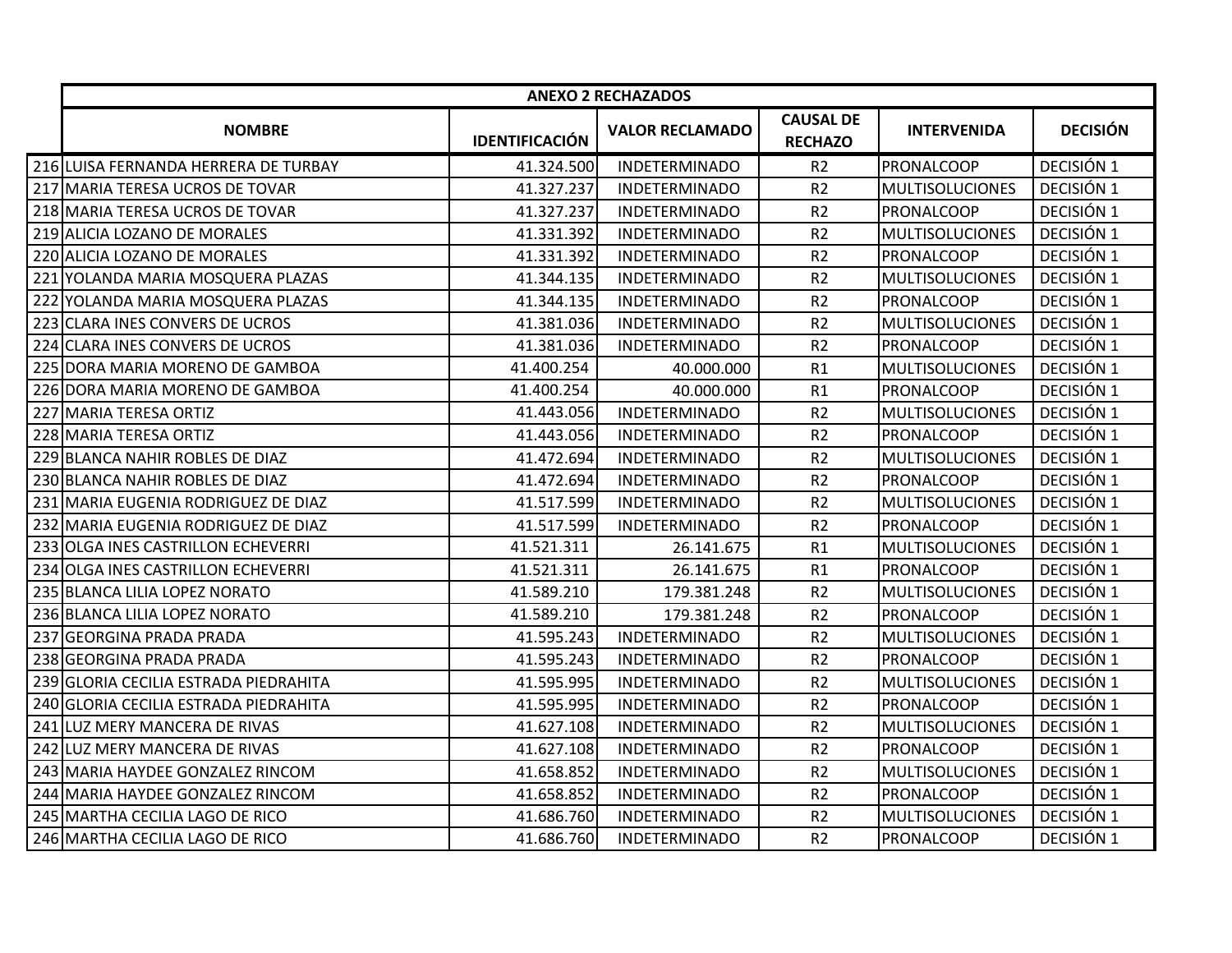|     |                                      |                       | <b>ANEXO 2 RECHAZADOS</b> |                                    |                        |                 |
|-----|--------------------------------------|-----------------------|---------------------------|------------------------------------|------------------------|-----------------|
|     | <b>NOMBRE</b>                        | <b>IDENTIFICACIÓN</b> | <b>VALOR RECLAMADO</b>    | <b>CAUSAL DE</b><br><b>RECHAZO</b> | <b>INTERVENIDA</b>     | <b>DECISIÓN</b> |
|     | 247 SALLY RZONZEW TESONE             | 41.689.423            | <b>INDETERMINADO</b>      | R <sub>2</sub>                     | <b>MULTISOLUCIONES</b> | DECISIÓN 1      |
|     | 248 SALLY RZONZEW TESONE             | 41.689.423            | <b>INDETERMINADO</b>      | R <sub>2</sub>                     | PRONALCOOP             | DECISIÓN 1      |
|     | 249 MONIQUE DIDIER LOPEZ             | 41.694.204            | <b>INDETERMINADO</b>      | R <sub>2</sub>                     | <b>MULTISOLUCIONES</b> | DECISIÓN 1      |
|     | 250 MONIQUE DIDIER LOPEZ             | 41.694.204            | <b>INDETERMINADO</b>      | R <sub>2</sub>                     | PRONALCOOP             | DECISIÓN 1      |
|     | 251 MARIA CRISTINA BAUTISTA URIBE    | 41.703.164            | <b>INDETERMINADO</b>      | R <sub>2</sub>                     | <b>MULTISOLUCIONES</b> | DECISIÓN 1      |
|     | 252 MARIA CRISTINA BAUTISTA URIBE    | 41.703.164            | <b>INDETERMINADO</b>      | R <sub>2</sub>                     | <b>PRONALCOOP</b>      | DECISIÓN 1      |
|     | 253 CYNTHIA RUTH POSNER SMOLIN       | 41.716.523            | <b>INDETERMINADO</b>      | R <sub>2</sub>                     | <b>MULTISOLUCIONES</b> | DECISIÓN 1      |
| 254 | CYNTHIA RUTH POSNER SMOLIN SAS       | 41.716.523            | <b>INDETERMINADO</b>      | R <sub>2</sub>                     | <b>MULTISOLUCIONES</b> | DECISIÓN 1      |
|     | 255 CYNTHIA RUTH POSNER SMOLIN       | 41.716.523            | <b>INDETERMINADO</b>      | R <sub>2</sub>                     | PRONALCOOP             | DECISIÓN 1      |
|     | 256 CYNTHIA RUTH POSNER SMOLIN SAS   | 41.716.523            | <b>INDETERMINADO</b>      | R <sub>2</sub>                     | <b>PRONALCOOP</b>      | DECISIÓN 1      |
|     | 257 SONIA DELFINA CARREÑO GONZALEZ   | 41.728.286            | <b>INDETERMINADO</b>      | R <sub>2</sub>                     | <b>MULTISOLUCIONES</b> | DECISIÓN 1      |
|     | 258 SONIA DELFINA CARREÑO GONZALEZ   | 41.728.286            | <b>INDETERMINADO</b>      | R <sub>2</sub>                     | <b>PRONALCOOP</b>      | DECISIÓN 1      |
|     | 259 MARIA DEL PILAR QUINTERO RAMIREZ | 41.890.383            | <b>INDETERMINADO</b>      | R <sub>2</sub>                     | <b>MULTISOLUCIONES</b> | DECISIÓN 1      |
|     | 260 MARIA DEL PILAR QUINTERO RAMIREZ | 41.890.383            | <b>INDETERMINADO</b>      | R <sub>2</sub>                     | PRONALCOOP             | DECISIÓN 1      |
| 261 | LUZ AMPARO RIVERA RAMIREZ            | 42.079.304            | <b>INDETERMINADO</b>      | R <sub>2</sub>                     | <b>MULTISOLUCIONES</b> | DECISIÓN 1      |
| 262 | LUZ AMPARO RIVERA RAMIREZ            | 42.079.304            | <b>INDETERMINADO</b>      | R <sub>2</sub>                     | <b>PRONALCOOP</b>      | DECISIÓN 1      |
|     | 263 INES LUCIA MEJIA ACEVEDO         | 42.136.058            | <b>INDETERMINADO</b>      | R <sub>2</sub>                     | <b>MULTISOLUCIONES</b> | DECISIÓN 1      |
|     | 264 INES LUCIA MEJIA ACEVEDO         | 42.136.058            | <b>INDETERMINADO</b>      | R <sub>2</sub>                     | PRONALCOOP             | DECISIÓN 1      |
|     | 265 JOHANA MARCELA RODAS RIVERA      | 42.146.529            | <b>INDETERMINADO</b>      | R <sub>2</sub>                     | <b>MULTISOLUCIONES</b> | DECISIÓN 1      |
|     | 266 JOHANA MARCELA RODAS RIVERA      | 42.146.529            | <b>INDETERMINADO</b>      | R2                                 | <b>PRONALCOOP</b>      | DECISIÓN 1      |
|     | 267 ANA MILENA SALAZAR OSORIO        | 42.155.649            | <b>INDETERMINADO</b>      | R <sub>2</sub>                     | <b>MULTISOLUCIONES</b> | DECISIÓN 1      |
|     | 268 ANA MILENA SALAZAR OSORIO        | 42.155.649            | <b>INDETERMINADO</b>      | R <sub>2</sub>                     | PRONALCOOP             | DECISIÓN 1      |
|     | 269 MARTHA BENILDA RUIZ URIBE        | 42.866.931            | <b>INDETERMINADO</b>      | R <sub>2</sub>                     | <b>MULTISOLUCIONES</b> | DECISIÓN 1      |
|     | 270 MARTHA BENILDA RUIZ URIBE        | 42.866.931            | <b>INDETERMINADO</b>      | R <sub>2</sub>                     | <b>PRONALCOOP</b>      | DECISIÓN 1      |
|     | 271 MARIA TERESA ARTEAGA CARVALHO    | 42.893.641            | <b>INDETERMINADO</b>      | R <sub>2</sub>                     | <b>MULTISOLUCIONES</b> | DECISIÓN 1      |
|     | 272 MARIA TERESA ARTEAGA CARVALHO    | 42.893.641            | <b>INDETERMINADO</b>      | R <sub>2</sub>                     | PRONALCOOP             | DECISIÓN 1      |
|     | 273 MARTA ISABEL ORTIZ IDÁRRAGA      | 42.995.145            | <b>INDETERMINADO</b>      | R <sub>2</sub>                     | <b>MULTISOLUCIONES</b> | DECISIÓN 1      |
|     | 274 MARTA ISABEL ORTIZ IDÁRRAGA      | 42.995.145            | <b>INDETERMINADO</b>      | R <sub>2</sub>                     | <b>PRONALCOOP</b>      | DECISIÓN 1      |
|     | 275 ASTRID ALZATE MONTOYA            | 43.083.565            | <b>INDETERMINADO</b>      | R <sub>2</sub>                     | <b>MULTISOLUCIONES</b> | DECISIÓN 1      |
|     | 276 ASTRID ALZATE MONTOYA            | 43.083.565            | <b>INDETERMINADO</b>      | R <sub>2</sub>                     | <b>PRONALCOOP</b>      | DECISIÓN 1      |
| 277 | <b>CLAUDIA ISABEL RAMIREZ BUILES</b> | 43.362.439            | <b>INDETERMINADO</b>      | R <sub>2</sub>                     | <b>MULTISOLUCIONES</b> | DECISIÓN 1      |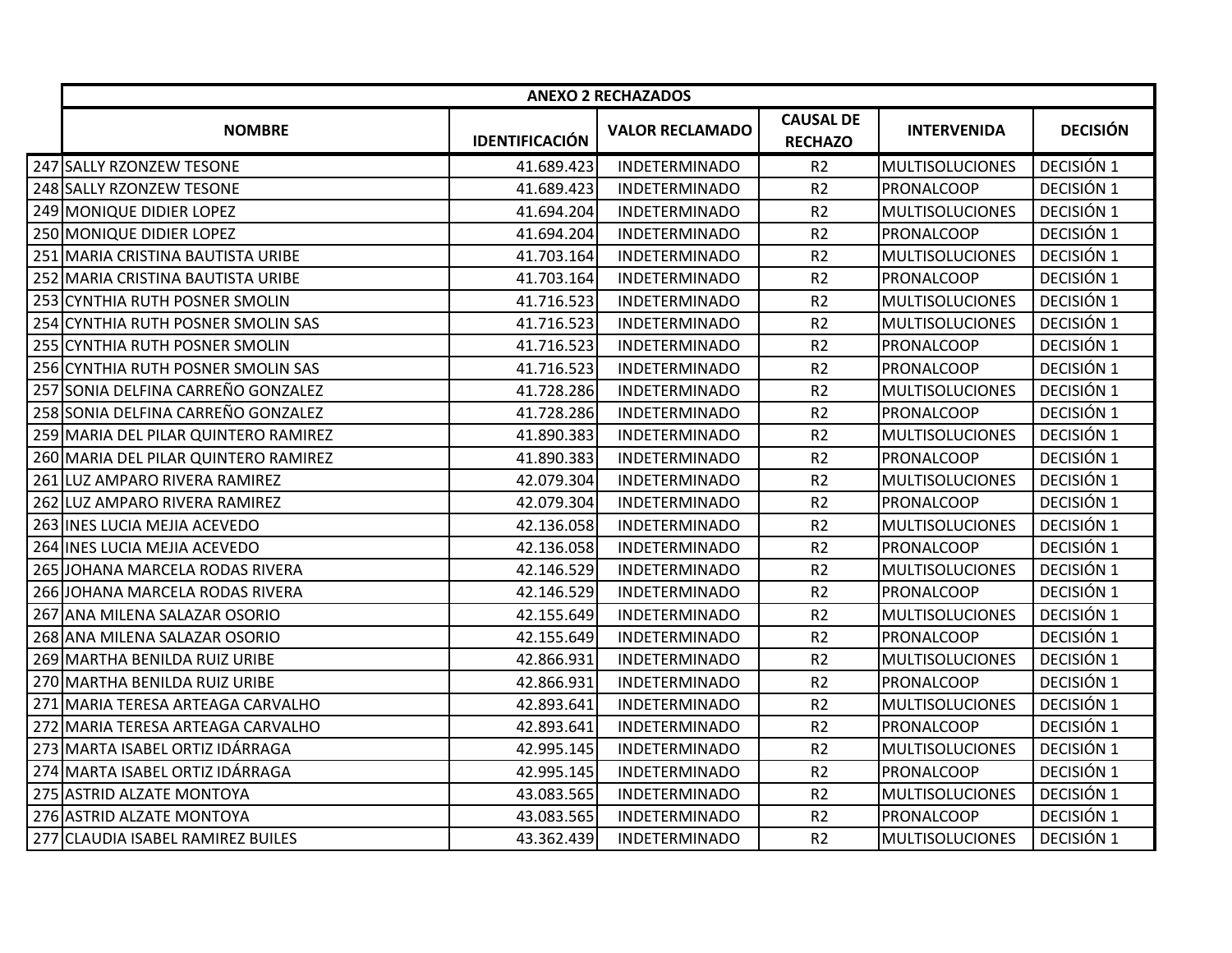|                                       |                       | <b>ANEXO 2 RECHAZADOS</b> |                                    |                        |                 |
|---------------------------------------|-----------------------|---------------------------|------------------------------------|------------------------|-----------------|
| <b>NOMBRE</b>                         | <b>IDENTIFICACIÓN</b> | <b>VALOR RECLAMADO</b>    | <b>CAUSAL DE</b><br><b>RECHAZO</b> | <b>INTERVENIDA</b>     | <b>DECISIÓN</b> |
| 278 CLAUDIA ISABEL RAMIREZ BUILES     | 43.362.439            | <b>INDETERMINADO</b>      | R <sub>2</sub>                     | PRONALCOOP             | DECISIÓN 1      |
| 279 GLORIA PATRICIA GIRALDO RUIZ      | 43.564.494            | <b>INDETERMINADO</b>      | R <sub>2</sub>                     | <b>MULTISOLUCIONES</b> | DECISIÓN 1      |
| 280 GLORIA PATRICIA GIRALDO RUIZ      | 43.564.494            | <b>INDETERMINADO</b>      | R <sub>2</sub>                     | <b>PRONALCOOP</b>      | DECISIÓN 1      |
| 281 CLAUDIA ELENA VASQUEZ GUTIERREZ   | 43.682.863            | <b>INDETERMINADO</b>      | R <sub>2</sub>                     | <b>MULTISOLUCIONES</b> | DECISIÓN 1      |
| 282 CLAUDIA ELENA VASQUEZ GUTIERREZ   | 43.682.863            | <b>INDETERMINADO</b>      | R <sub>2</sub>                     | PRONALCOOP             | DECISIÓN 1      |
| 283 ADRIANA MARIA YEPES QUICENO       | 43.721.447            | <b>INDETERMINADO</b>      | R <sub>2</sub>                     | <b>MULTISOLUCIONES</b> | DECISIÓN 1      |
| 284 ADRIANA MARIA YEPES QUICENO       | 43.721.447            | <b>INDETERMINADO</b>      | R <sub>2</sub>                     | PRONALCOOP             | DECISIÓN 1      |
| 285 MONICA ZAPATA LOPEZ               | 43.724.844            | <b>INDETERMINADO</b>      | R <sub>2</sub>                     | <b>MULTISOLUCIONES</b> | DECISIÓN 1      |
| 286 MONICA ZAPATA LOPEZ               | 43.724.844            | <b>INDETERMINADO</b>      | R <sub>2</sub>                     | PRONALCOOP             | DECISIÓN 1      |
| 287 FLOR EUGENIA ZULUAGA              | 43.740.725            | <b>INDETERMINADO</b>      | R <sub>2</sub>                     | <b>MULTISOLUCIONES</b> | DECISIÓN 1      |
| 288 FLOR EUGENIA ZULUAGA              | 43.740.725            | <b>INDETERMINADO</b>      | R <sub>2</sub>                     | PRONALCOOP             | DECISIÓN 1      |
| 289 MARIA TERESA DEL CASTILLO TRUCCO  | 45.427.902            | <b>INDETERMINADO</b>      | R <sub>2</sub>                     | <b>MULTISOLUCIONES</b> | DECISIÓN 1      |
| 290 MARIA TERESA DEL CASTILLO TRUCCO  | 45.427.902            | <b>INDETERMINADO</b>      | R <sub>2</sub>                     | <b>PRONALCOOP</b>      | DECISIÓN 1      |
| 291 MARIA TERESA GAVIRIA DEL CASTILLO | 45.520.885            | <b>INDETERMINADO</b>      | R <sub>2</sub>                     | <b>MULTISOLUCIONES</b> | DECISIÓN 1      |
| 292 MARIA TERESA GAVIRIA DEL CASTILLO | 45.520.885            | <b>INDETERMINADO</b>      | R <sub>2</sub>                     | <b>PRONALCOOP</b>      | DECISIÓN 1      |
| 293 MARIA PAULA MURRA FALLA           | 45.526.195            | <b>INDETERMINADO</b>      | R <sub>2</sub>                     | <b>MULTISOLUCIONES</b> | DECISIÓN 1      |
| 294 MARIA PAULA MURRA FALLA           | 45.526.195            | <b>INDETERMINADO</b>      | R <sub>2</sub>                     | <b>PRONALCOOP</b>      | DECISIÓN 1      |
| 295 CATALINA GAVIRIA DEL CASTILLO     | 45.552.586            | <b>INDETERMINADO</b>      | R <sub>2</sub>                     | <b>MULTISOLUCIONES</b> | DECISIÓN 1      |
| 296 CATALINA GAVIRIA DEL CASTILLO     | 45.552.586            | <b>INDETERMINADO</b>      | R <sub>2</sub>                     | PRONALCOOP             | DECISIÓN 1      |
| 297 OLGA PARRA CHAVES                 | 51.587.804            | 89.997.997                | R <sub>2</sub>                     | <b>MULTISOLUCIONES</b> | DECISIÓN 1      |
| 298 OLGA PARRA CHAVES                 | 51.587.804            | 89.997.997                | R <sub>2</sub>                     | PRONALCOOP             | DECISIÓN 1      |
| 299 BLANCA ESTHER HERNANDEZ SABOGAL   | 51.598.253            | <b>INDETERMINADO</b>      | R <sub>2</sub>                     | <b>MULTISOLUCIONES</b> | DECISIÓN 1      |
| 300 BLANCA ESTHER HERNANDEZ SABOGAL   | 51.598.253            | <b>INDETERMINADO</b>      | R <sub>2</sub>                     | PRONALCOOP             | DECISIÓN 1      |
| 301 MARCELA MEDINA DE BEDOUT          | 51.644.232            | <b>INDETERMINADO</b>      | R <sub>2</sub>                     | <b>MULTISOLUCIONES</b> | DECISIÓN 1      |
| 302 MARCELA MEDINA DE BEDOUT          | 51.644.232            | <b>INDETERMINADO</b>      | R <sub>2</sub>                     | PRONALCOOP             | DECISIÓN 1      |
| 303 ANA ISABEL GUASCA MORENO          | 51.696.859            | <b>INDETERMINADO</b>      | R <sub>2</sub>                     | <b>MULTISOLUCIONES</b> | DECISIÓN 1      |
| 304 ANA ISABEL GUASCA MORENO          | 51.696.859            | <b>INDETERMINADO</b>      | R <sub>2</sub>                     | PRONALCOOP             | DECISIÓN 1      |
| 305 MARIA VICTORIA SAMPER JARAMILLO   | 51.821.142            | <b>INDETERMINADO</b>      | R <sub>2</sub>                     | <b>MULTISOLUCIONES</b> | DECISIÓN 1      |
| 306 MARIA VICTORIA SAMPER JARAMILLO   | 51.821.142            | <b>INDETERMINADO</b>      | R <sub>2</sub>                     | PRONALCOOP             | DECISIÓN 1      |
| 307 MARCELA ANDREA CAMACHO RICO       | 51.923.666            | <b>INDETERMINADO</b>      | R <sub>2</sub>                     | <b>MULTISOLUCIONES</b> | DECISIÓN 1      |
| 308 MARCELA ANDREA CAMACHO RICO       | 51.923.666            | <b>INDETERMINADO</b>      | R <sub>2</sub>                     | PRONALCOOP             | DECISIÓN 1      |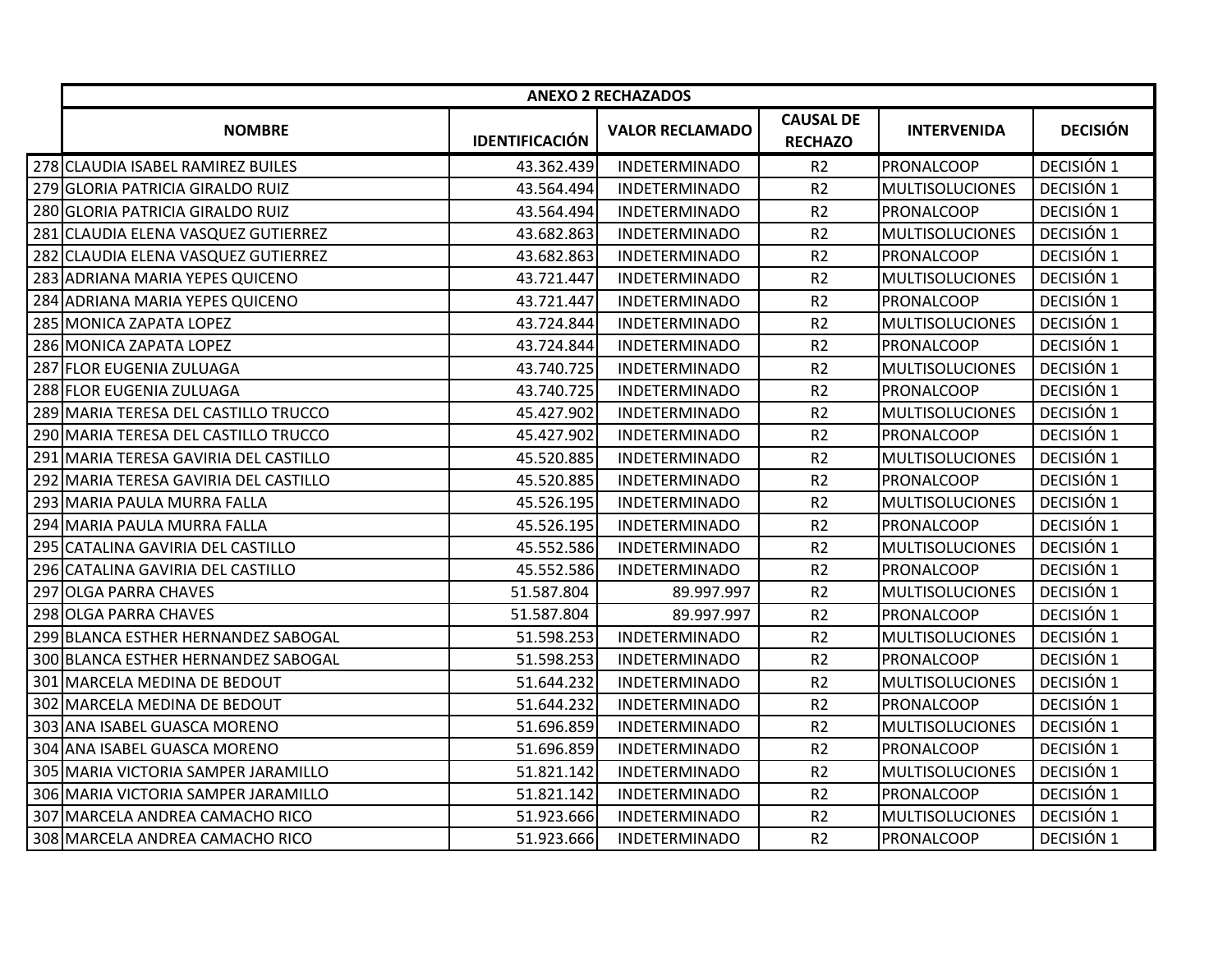|                                    |                       | <b>ANEXO 2 RECHAZADOS</b> |                                    |                        |                 |
|------------------------------------|-----------------------|---------------------------|------------------------------------|------------------------|-----------------|
| <b>NOMBRE</b>                      | <b>IDENTIFICACIÓN</b> | <b>VALOR RECLAMADO</b>    | <b>CAUSAL DE</b><br><b>RECHAZO</b> | <b>INTERVENIDA</b>     | <b>DECISIÓN</b> |
| 309 GLORIA ESPERANZA BERNAL BELLON | 51.944.891            | <b>INDETERMINADO</b>      | R <sub>2</sub>                     | <b>MULTISOLUCIONES</b> | DECISIÓN 1      |
| 310 GLORIA ESPERANZA BERNAL BELLON | 51.944.891            | <b>INDETERMINADO</b>      | R <sub>2</sub>                     | PRONALCOOP             | DECISIÓN 1      |
| 311 ANA LUCIA MORENO CORTES        | 52.086.854            | <b>INDETERMINADO</b>      | R <sub>2</sub>                     | <b>MULTISOLUCIONES</b> | DECISIÓN 1      |
| 312 ANA LUCIA MORENO CORTES        | 52.086.854            | <b>INDETERMINADO</b>      | R <sub>2</sub>                     | PRONALCOOP             | DECISIÓN 1      |
| 313 PAOLA ANDREA ACOSTA CARREÑO    | 52.088.345            | <b>INDETERMINADO</b>      | R <sub>2</sub>                     | <b>MULTISOLUCIONES</b> | DECISIÓN 1      |
| 314 PAOLA ANDREA ACOSTA CARREÑO    | 52.088.345            | <b>INDETERMINADO</b>      | R <sub>2</sub>                     | <b>PRONALCOOP</b>      | DECISIÓN 1      |
| 315 GLORIA ELENA ESCOBAR           | 52.255.912            | <b>INDETERMINADO</b>      | R <sub>2</sub>                     | <b>MULTISOLUCIONES</b> | DECISIÓN 1      |
| 316 GLORIA ELENA ESCOBAR           | 52.255.912            | <b>INDETERMINADO</b>      | R <sub>2</sub>                     | PRONALCOOP             | DECISIÓN 1      |
| 317 ALEXANDRA BORRERO MONGE        | 52.257.994            | <b>INDETERMINADO</b>      | R <sub>2</sub>                     | <b>MULTISOLUCIONES</b> | DECISIÓN 1      |
| 318 ALEXANDRA BORRERO MONGE        | 52.257.994            | <b>INDETERMINADO</b>      | R <sub>2</sub>                     | PRONALCOOP             | DECISIÓN 1      |
| 319 ESCOBAR ORTIZ DIANA            | 52.386.202            | <b>INDETERMINADO</b>      | R <sub>2</sub>                     | <b>MULTISOLUCIONES</b> | DECISIÓN 1      |
| 320 ESCOBAR ORTIZ DIANA            | 52.386.202            | <b>INDETERMINADO</b>      | R <sub>2</sub>                     | PRONALCOOP             | DECISIÓN 1      |
| 321 ANA MARIA GAVIRIA VARÓN        | 52.389.777            | <b>INDETERMINADO</b>      | R <sub>2</sub>                     | <b>MULTISOLUCIONES</b> | DECISIÓN 1      |
| 322 ANA MARIA GAVIRIA VARÓN        | 52.389.777            | <b>INDETERMINADO</b>      | R <sub>2</sub>                     | PRONALCOOP             | DECISIÓN 1      |
| 323 MONICA LORENA GARZON REYES     | 52.394.164            | 13.618.149                | R1                                 | <b>MULTISOLUCIONES</b> | DECISIÓN 1      |
| 324 MONICA LORENA GARZON REYES     | 52.394.164            | 13.618.149                | R1                                 | PRONALCOOP             | DECISIÓN 1      |
| 325 MARIA LILIANA REY ORDOÑEZ      | 52.622.855            | <b>INDETERMINADO</b>      | R <sub>2</sub>                     | <b>MULTISOLUCIONES</b> | DECISIÓN 1      |
| 326 MARIA LILIANA REY ORDOÑEZ      | 52.622.855            | <b>INDETERMINADO</b>      | R <sub>2</sub>                     | PRONALCOOP             | DECISIÓN 1      |
| 327 LAURA TURBAY HERRERA           | 52.690.371            | <b>INDETERMINADO</b>      | R <sub>2</sub>                     | <b>MULTISOLUCIONES</b> | DECISIÓN 1      |
| 328 LAURA TURBAY HERRERA           | 52.690.371            | <b>INDETERMINADO</b>      | R <sub>2</sub>                     | PRONALCOOP             | DECISIÓN 1      |
| 329 NATALIA GAVIRIA VARON          | 52.968.187            | <b>INDETERMINADO</b>      | R <sub>2</sub>                     | <b>MULTISOLUCIONES</b> | DECISIÓN 1      |
| 330 NATALIA GAVIRIA VARON          | 52.968.187            | <b>INDETERMINADO</b>      | R <sub>2</sub>                     | PRONALCOOP             | DECISIÓN 1      |
| 331 MELISSA GAVIRIA AGUDELO        | 52.997.193            | <b>INDETERMINADO</b>      | R2                                 | <b>MULTISOLUCIONES</b> | DECISIÓN 1      |
| 332 MELISSA GAVIRIA AGUDELO        | 52.997.193            | <b>INDETERMINADO</b>      | R <sub>2</sub>                     | PRONALCOOP             | DECISIÓN 1      |
| 333 LINA MARIA SERRANO             | 53.066.642            | <b>INDETERMINADO</b>      | R <sub>2</sub>                     | <b>MULTISOLUCIONES</b> | DECISIÓN 1      |
| 334 LINA MARIA SERRANO             | 53.066.642            | <b>INDETERMINADO</b>      | R <sub>2</sub>                     | <b>PRONALCOOP</b>      | DECISIÓN 1      |
| 335 JOSEFINA ORDOÑEZ SANTAELLA     | 60.279.612            | 56.593.104                | R <sub>2</sub>                     | <b>MULTISOLUCIONES</b> | DECISIÓN 1      |
| 336 JOSEFINA ORDOÑEZ SANTAELLA     | 60.279.612            | 56.593.104                | R <sub>2</sub>                     | <b>PRONALCOOP</b>      | DECISIÓN 1      |
| 337 AMPARO SEPULVEDA HERNANDEZ     | 60.279.664            | 96.306.190                | R <sub>2</sub>                     | <b>MULTISOLUCIONES</b> | DECISIÓN 1      |
| 338 AMPARO SEPULVEDA HERNANDEZ     | 60.279.664            | 96.306.190                | R <sub>2</sub>                     | PRONALCOOP             | DECISIÓN 1      |
| 339 TILCIA BAYONA CAMACHO          | 60.293.215            | 48.503.808                | R <sub>2</sub>                     | <b>MULTISOLUCIONES</b> | DECISIÓN 1      |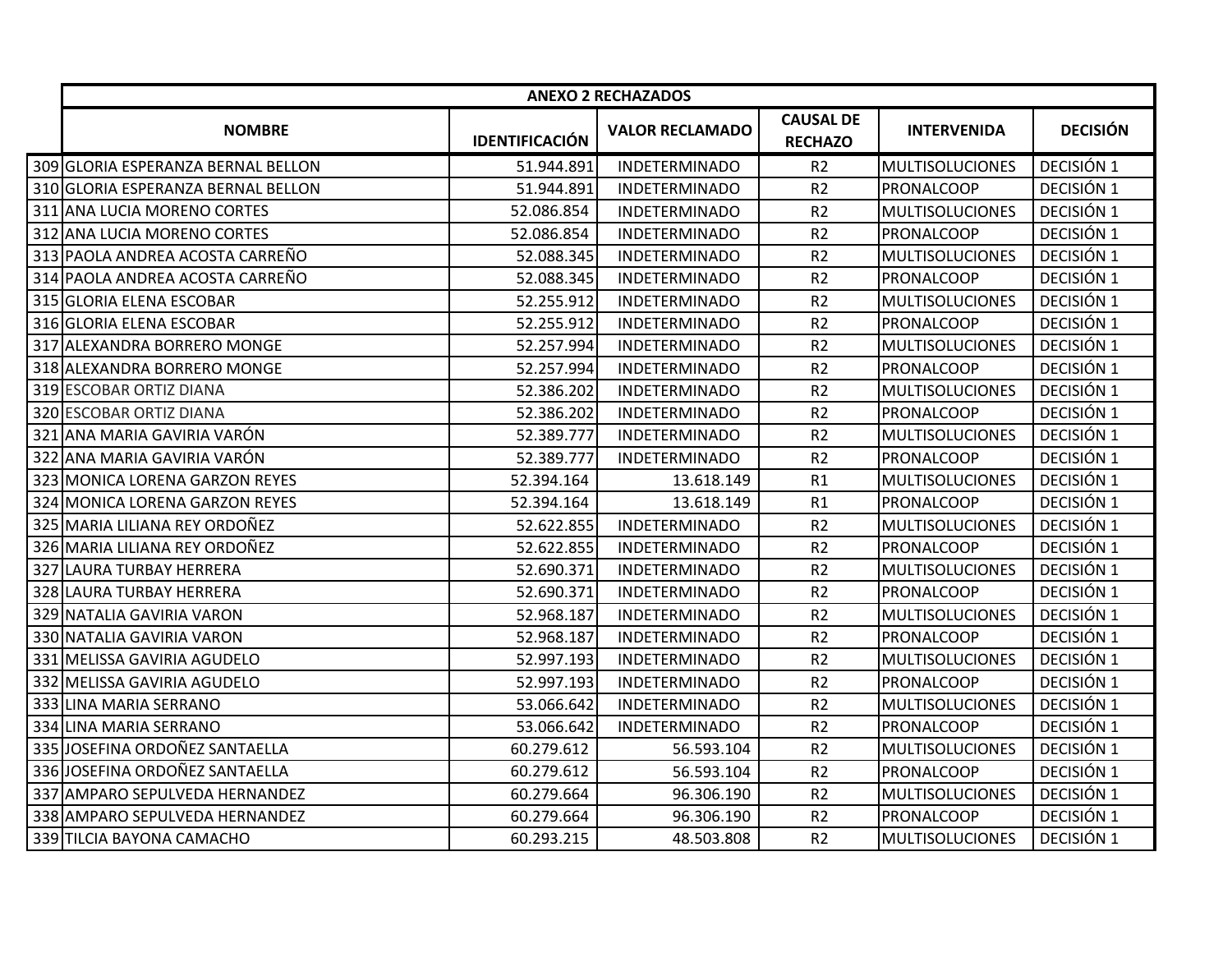|                                            |                       | <b>ANEXO 2 RECHAZADOS</b> |                                    |                        |                 |
|--------------------------------------------|-----------------------|---------------------------|------------------------------------|------------------------|-----------------|
| <b>NOMBRE</b>                              | <b>IDENTIFICACIÓN</b> | <b>VALOR RECLAMADO</b>    | <b>CAUSAL DE</b><br><b>RECHAZO</b> | <b>INTERVENIDA</b>     | <b>DECISIÓN</b> |
| 340 TILCIA BAYONA CAMACHO                  | 60.293.215            | 48.503.808                | R <sub>2</sub>                     | PRONALCOOP             | DECISIÓN 1      |
| 341 FABIOLA ZULUAGA AMADO                  | 60.390.767            | <b>INDETERMINADO</b>      | R <sub>2</sub>                     | <b>MULTISOLUCIONES</b> | DECISIÓN 1      |
| 342 FABIOLA ZULUAGA AMADO                  | 60.390.767            | <b>INDETERMINADO</b>      | R <sub>2</sub>                     | <b>PRONALCOOP</b>      | DECISIÓN 1      |
| 343 MELBA YOLANDA TORRES ROJAS             | 63.536.273            | <b>INDETERMINADO</b>      | R <sub>2</sub>                     | <b>MULTISOLUCIONES</b> | DECISIÓN 1      |
| 344 MELBA YOLANDA TORRES ROJAS             | 63.536.273            | <b>INDETERMINADO</b>      | R <sub>2</sub>                     | PRONALCOOP             | DECISIÓN 1      |
| 345 MELBA LUZ CALLE MEZA                   | 64.550.742            | <b>INDETERMINADO</b>      | R <sub>2</sub>                     | <b>MULTISOLUCIONES</b> | DECISIÓN 1      |
| 346 MELBA LUZ CALLE MEZA                   | 64.550.742            | <b>INDETERMINADO</b>      | R2                                 | <b>PRONALCOOP</b>      | DECISIÓN 1      |
| 347 ELSY HERNANDEZ CARDOZO                 | 65.744.011            | <b>INDETERMINADO</b>      | R <sub>2</sub>                     | <b>MULTISOLUCIONES</b> | DECISIÓN 1      |
| 348 ELSY HERNANDEZ CARDOZO                 | 65.744.011            | <b>INDETERMINADO</b>      | R <sub>2</sub>                     | <b>PRONALCOOP</b>      | DECISIÓN 1      |
| 349 MARLENY BONILLA GUZMAN                 | 65.757.800            | <b>INDETERMINADO</b>      | R <sub>2</sub>                     | <b>MULTISOLUCIONES</b> | DECISIÓN 1      |
| 350 MARLENY BONILLA GUZMAN                 | 65.757.800            | <b>INDETERMINADO</b>      | R <sub>2</sub>                     | PRONALCOOP             | DECISIÓN 1      |
| 351 DIEGO ALBERTO ESPINAL GIRALDO          | 70.083.092            | <b>INDETERMINADO</b>      | R <sub>2</sub>                     | <b>MULTISOLUCIONES</b> | DECISIÓN 1      |
| 352 DIEGO ALBERTO ESPINAL GIRALDO          | 70.083.092            | <b>INDETERMINADO</b>      | R <sub>2</sub>                     | <b>PRONALCOOP</b>      | DECISIÓN 1      |
| 353 DAVID IOSEPH IACKOMAMAN WAGNER         | 71.636.552            | <b>INDETERMINADO</b>      | R <sub>2</sub>                     | <b>MULTISOLUCIONES</b> | DECISIÓN 1      |
| 354 DAVID IOSEPH IACKOMAMAN WAGNER         | 71.636.552            | <b>INDETERMINADO</b>      | R <sub>2</sub>                     | PRONALCOOP             | DECISIÓN 1      |
| 355 JULIO CESAR MARTELO MARTELO BUSTAMENTE | 72.162.237            | <b>INDETERMINADO</b>      | R2                                 | <b>MULTISOLUCIONES</b> | DECISIÓN 1      |
| 356 JULIO CESAR MARTELO MARTELO BUSTAMENTE | 72.162.237            | <b>INDETERMINADO</b>      | R <sub>2</sub>                     | PRONALCOOP             | DECISIÓN 1      |
| 357 EDWIN DAVID ALTAMIRANDA EASCAMILLA     | 72.166.412            | <b>INDETERMINADO</b>      | R <sub>2</sub>                     | <b>MULTISOLUCIONES</b> | DECISIÓN 1      |
| 358 EDWIN DAVID ALTAMIRANDA EASCAMILLA     | 72.166.412            | <b>INDETERMINADO</b>      | R <sub>2</sub>                     | <b>PRONALCOOP</b>      | DECISIÓN 1      |
| 359 ALEX EDGARDO SANCHEZ BERMUDEZ          | 73.072.632            | <b>INDETERMINADO</b>      | R <sub>2</sub>                     | <b>MULTISOLUCIONES</b> | DECISIÓN 1      |
| 360 ALEX EDGARDO SANCHEZ BERMUDEZ          | 73.072.632            | <b>INDETERMINADO</b>      | R <sub>2</sub>                     | <b>PRONALCOOP</b>      | DECISIÓN 1      |
| 361 RAFAEL MORALES NUÑEZ                   | 73.074.826            | <b>INDETERMINADO</b>      | R <sub>2</sub>                     | <b>MULTISOLUCIONES</b> | DECISIÓN 1      |
| 362 RAFAEL MORALES NUÑEZ                   | 73.074.826            | <b>INDETERMINADO</b>      | R <sub>2</sub>                     | <b>PRONALCOOP</b>      | DECISIÓN 1      |
| 363 JUAN CARLOS DURAN PARDO                | 73.097.131            | <b>INDETERMINADO</b>      | R <sub>2</sub>                     | <b>MULTISOLUCIONES</b> | DECISIÓN 1      |
| 364 JUAN CARLOS DURAN PARDO                | 73.097.131            | <b>INDETERMINADO</b>      | R <sub>2</sub>                     | <b>PRONALCOOP</b>      | DECISIÓN 1      |
| 365 AUGUSTO RAMIREZ JARAMILLO              | 73.196.661            | <b>INDETERMINADO</b>      | R <sub>2</sub>                     | <b>MULTISOLUCIONES</b> | DECISIÓN 1      |
| 366 AUGUSTO RAMIREZ JARAMILLO              | 73.196.661            | <b>INDETERMINADO</b>      | R2                                 | PRONALCOOP             | DECISIÓN 1      |
| 367 DIEGO ALEJANDRO MARIN GUZMAN           | 75.090.462            | <b>INDETERMINADO</b>      | R <sub>2</sub>                     | <b>MULTISOLUCIONES</b> | DECISIÓN 1      |
| 368 DIEGO ALEJANDRO MARIN GUZMAN           | 75.090.462            | <b>INDETERMINADO</b>      | R <sub>2</sub>                     | PRONALCOOP             | DECISIÓN 1      |
| 369 TONY ALEXANDER NEGRETE RAMIREZ         | 78.754.162            | <b>INDETERMINADO</b>      | R <sub>2</sub>                     | <b>MULTISOLUCIONES</b> | DECISIÓN 1      |
| 370 TONY ALEXANDER NEGRETE RAMIREZ         | 78.754.162            | <b>INDETERMINADO</b>      | R <sub>2</sub>                     | PRONALCOOP             | DECISIÓN 1      |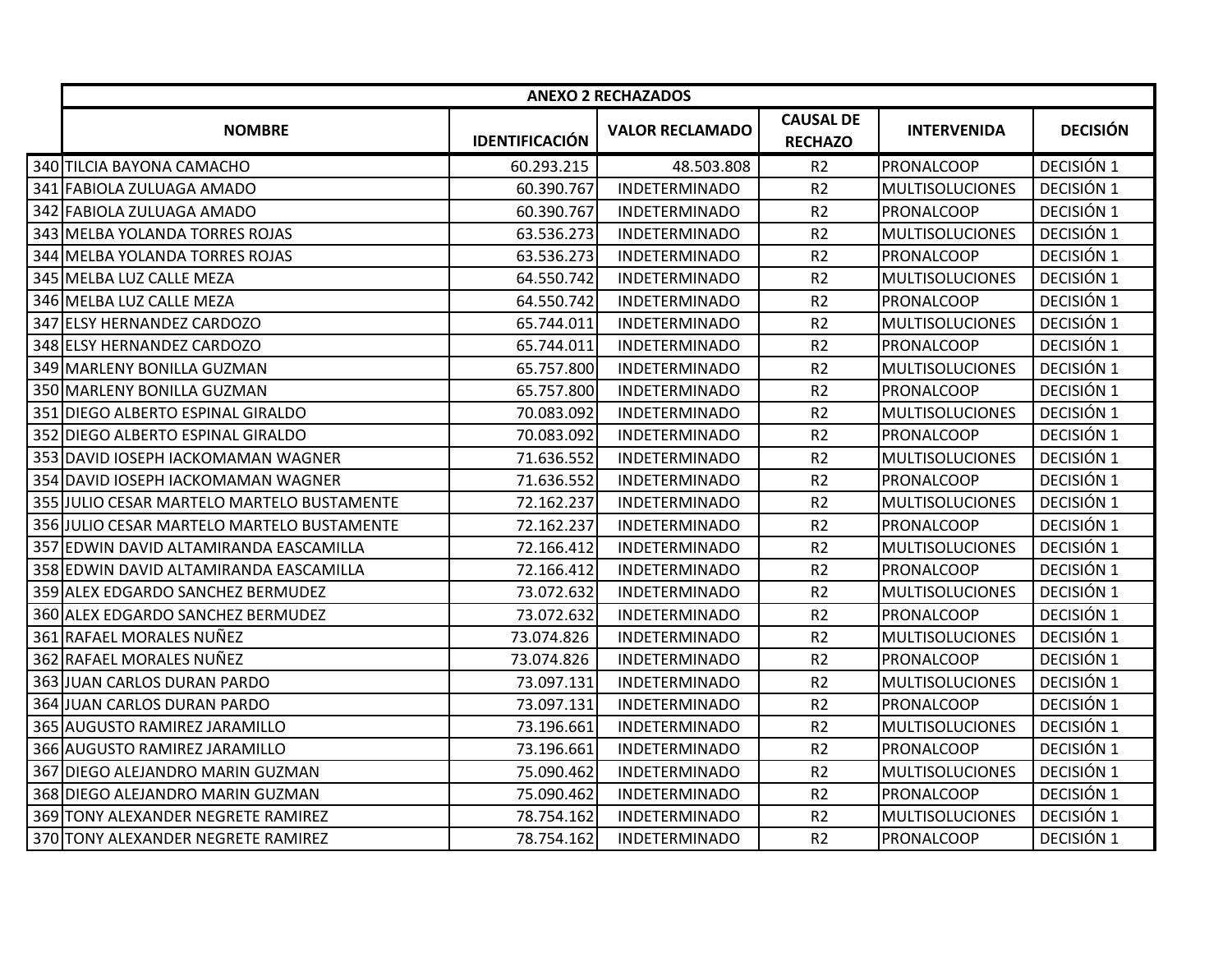|     | <b>ANEXO 2 RECHAZADOS</b>             |                       |                        |                                    |                        |                 |
|-----|---------------------------------------|-----------------------|------------------------|------------------------------------|------------------------|-----------------|
|     | <b>NOMBRE</b>                         | <b>IDENTIFICACIÓN</b> | <b>VALOR RECLAMADO</b> | <b>CAUSAL DE</b><br><b>RECHAZO</b> | <b>INTERVENIDA</b>     | <b>DECISIÓN</b> |
|     | 371 CARLOS GAVIRIA MEJIA              | 79.140.033            | <b>INDETERMINADO</b>   | R <sub>2</sub>                     | <b>MULTISOLUCIONES</b> | DECISIÓN 1      |
|     | 372 CARLOS GAVIRIA MEJIA              | 79.140.033            | <b>INDETERMINADO</b>   | R <sub>2</sub>                     | <b>PRONALCOOP</b>      | DECISIÓN 1      |
|     | 373 FERNANDO GOMEZ CORREDOR           | 79.143.156            | <b>INDETERMINADO</b>   | R <sub>2</sub>                     | <b>MULTISOLUCIONES</b> | DECISIÓN 1      |
|     | 374 FERNANDO GOMEZ CORREDOR           | 79.143.156            | <b>INDETERMINADO</b>   | R <sub>2</sub>                     | <b>PRONALCOOP</b>      | DECISIÓN 1      |
|     | 375 FELIPE OCAMPO DUQUE               | 79.153.167            | <b>INDETERMINADO</b>   | R <sub>2</sub>                     | <b>MULTISOLUCIONES</b> | DECISIÓN 1      |
|     | 376 FELIPE OCAMPO DUQUE               | 79.153.167            | <b>INDETERMINADO</b>   | R <sub>2</sub>                     | PRONALCOOP             | DECISIÓN 1      |
| 377 | JOSE MIGUEL PAEZ OSPINA               | 79.233.191            | <b>INDETERMINADO</b>   | R <sub>2</sub>                     | <b>MULTISOLUCIONES</b> | DECISIÓN 1      |
| 378 | JOSE MIGUEL PAEZ OSPINA               | 79.233.191            | <b>INDETERMINADO</b>   | R <sub>2</sub>                     | <b>PRONALCOOP</b>      | DECISIÓN 1      |
|     | 379 MANUEL ANTONIO UCROS              | 79.239.243            | <b>INDETERMINADO</b>   | R <sub>2</sub>                     | <b>MULTISOLUCIONES</b> | DECISIÓN 1      |
|     | 380 MANUEL ANTONIO UCROS              | 79.239.243            | <b>INDETERMINADO</b>   | R <sub>2</sub>                     | <b>PRONALCOOP</b>      | DECISIÓN 1      |
| 381 | JOSE ANDERSON SANABRIA POVEDA         | 79.416.618            | 17.436.416             | R <sub>2</sub>                     | <b>MULTISOLUCIONES</b> | DECISIÓN 1      |
| 382 | JOSE ANDERSON SANABRIA POVEDA         | 79.416.618            | 17.436.416             | R <sub>2</sub>                     | PRONALCOOP             | DECISIÓN 1      |
|     | 383 FRANCISCO EDUARDO JAIME BOTERO    | 79.589.550            | <b>INDETERMINADO</b>   | R <sub>2</sub>                     | <b>MULTISOLUCIONES</b> | DECISIÓN 1      |
|     | 384 FRANCISCO EDUARDO JAIME BOTERO    | 79.589.550            | <b>INDETERMINADO</b>   | R <sub>2</sub>                     | <b>PRONALCOOP</b>      | DECISIÓN 1      |
| 385 | CAMILO ANDRES HERNANDEZ CUELLAR       | 79.789.175            | <b>INDETERMINADO</b>   | R <sub>2</sub>                     | <b>MULTISOLUCIONES</b> | DECISIÓN 1      |
| 386 | CAMILO ANDRES HERNANDEZ CUELLAR       | 79.789.175            | <b>INDETERMINADO</b>   | R <sub>2</sub>                     | PRONALCOOP             | DECISIÓN 1      |
| 387 | JOSE DARIO CABRERA RAMIREZ            | 79.944.102            | <b>INDETERMINADO</b>   | R <sub>2</sub>                     | <b>MULTISOLUCIONES</b> | DECISIÓN 1      |
| 388 | JOSE DARIO CABRERA RAMIREZ            | 79.944.102            | <b>INDETERMINADO</b>   | R <sub>2</sub>                     | PRONALCOOP             | DECISIÓN 1      |
| 389 | JOSE RAFAEL ZAMBRANO DE CASTRO        | 80.091.574            | <b>INDETERMINADO</b>   | R <sub>2</sub>                     | <b>MULTISOLUCIONES</b> | DECISIÓN 1      |
|     | 390 JOSE RAFAEL ZAMBRANO DE CASTRO    | 80.091.574            | <b>INDETERMINADO</b>   | R <sub>2</sub>                     | <b>PRONALCOOP</b>      | DECISIÓN 1      |
|     | 391 DANIEL RICARDO LARA GARCIA        | 80.096.736            | <b>INDETERMINADO</b>   | R <sub>2</sub>                     | <b>MULTISOLUCIONES</b> | DECISIÓN 1      |
| 392 | DANIEL RICARDO LARA GARCIA            | 80.096.736            | <b>INDETERMINADO</b>   | R <sub>2</sub>                     | <b>PRONALCOOP</b>      | DECISIÓN 1      |
| 393 | <b>FELIPE RODRIGUEZ QUINTERO</b>      | 80.197.228            | <b>INDETERMINADO</b>   | R <sub>2</sub>                     | <b>MULTISOLUCIONES</b> | DECISIÓN 1      |
|     | 394 FELIPE RODRIGUEZ QUINTERO         | 80.197.228            | <b>INDETERMINADO</b>   | R <sub>2</sub>                     | <b>PRONALCOOP</b>      | DECISIÓN 1      |
|     | 395 MICHEL FARJI HONLEIN              | 80.418.016            | <b>INDETERMINADO</b>   | R <sub>2</sub>                     | <b>MULTISOLUCIONES</b> | DECISIÓN 1      |
|     | 396 MICHEL FARJI HONLEIN              | 80.418.016            | <b>INDETERMINADO</b>   | R <sub>2</sub>                     | PRONALCOOP             | DECISIÓN 1      |
|     | 397 JUAN CAMILO CABRERA KREIBOHM      | 80.419.047            | <b>INDETERMINADO</b>   | R <sub>2</sub>                     | <b>MULTISOLUCIONES</b> | DECISIÓN 1      |
|     | 398 JUAN CAMILO CABRERA KREIBOHM      | 80.419.047            | <b>INDETERMINADO</b>   | R <sub>2</sub>                     | PRONALCOOP             | DECISIÓN 1      |
|     | 399 CARLOS ANDRES MEJIA PONCE DE LEON | 80.419.075            | <b>INDETERMINADO</b>   | R <sub>2</sub>                     | <b>MULTISOLUCIONES</b> | DECISIÓN 1      |
|     | 400 CARLOS ANDRES MEJIA PONCE DE LEON | 80.419.075            | <b>INDETERMINADO</b>   | R <sub>2</sub>                     | <b>PRONALCOOP</b>      | DECISIÓN 1      |
|     | 401 FEDERICO CABRERA KREIBOHM         | 80.421.980            | <b>INDETERMINADO</b>   | R <sub>2</sub>                     | <b>MULTISOLUCIONES</b> | DECISIÓN 1      |
|     |                                       |                       |                        |                                    |                        |                 |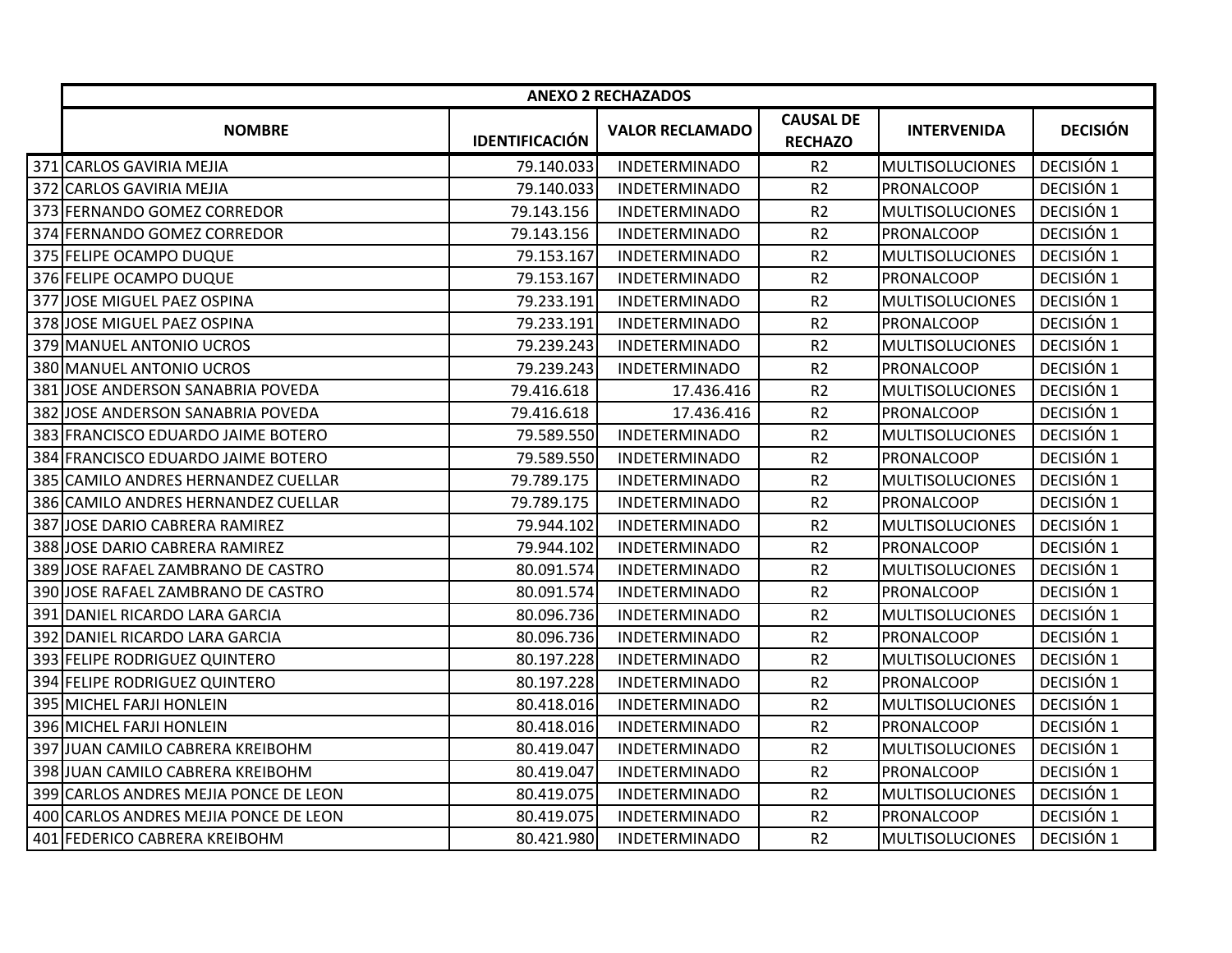|           | <b>ANEXO 2 RECHAZADOS</b>                  |                       |                        |                                    |                        |                 |
|-----------|--------------------------------------------|-----------------------|------------------------|------------------------------------|------------------------|-----------------|
|           | <b>NOMBRE</b>                              | <b>IDENTIFICACIÓN</b> | <b>VALOR RECLAMADO</b> | <b>CAUSAL DE</b><br><b>RECHAZO</b> | <b>INTERVENIDA</b>     | <b>DECISIÓN</b> |
|           | 402 FEDERICO CABRERA KREIBOHM              | 80.421.980            | <b>INDETERMINADO</b>   | R <sub>2</sub>                     | PRONALCOOP             | DECISIÓN 1      |
|           | 403 JORGE RODRIGUEZ POSADA                 | 80.503.214            | <b>INDETERMINADO</b>   | R <sub>2</sub>                     | <b>MULTISOLUCIONES</b> | DECISIÓN 1      |
|           | 404 JORGE RODRIGUEZ POSADA                 | 80.503.214            | <b>INDETERMINADO</b>   | R <sub>2</sub>                     | PRONALCOOP             | DECISIÓN 1      |
|           | 405 FELIPE MEJIA PONCE DE LEON             | 80.503.896            | <b>INDETERMINADO</b>   | R <sub>2</sub>                     | <b>MULTISOLUCIONES</b> | DECISIÓN 1      |
|           | 406 FELIPE MEJIA PONCE DE LEON             | 80.503.896            | <b>INDETERMINADO</b>   | R <sub>2</sub>                     | <b>PRONALCOOP</b>      | DECISIÓN 1      |
|           | 407 ILUIS EDUARDO DIAZ ARROYAVE            | 93.363.140            | <b>INDETERMINADO</b>   | R <sub>2</sub>                     | <b>MULTISOLUCIONES</b> | DECISIÓN 1      |
|           | 408 LUIS EDUARDO DIAZ ARROYAVE             | 93.363.140            | <b>INDETERMINADO</b>   | R <sub>2</sub>                     | PRONALCOOP             | DECISIÓN 1      |
|           | 409 OMAR WILLIAM DIAZ DIAZ                 | 98.553.340            | <b>INDETERMINADO</b>   | R <sub>2</sub>                     | <b>MULTISOLUCIONES</b> | DECISIÓN 1      |
|           | 410 OMAR WILLIAM DIAZ DIAZ                 | 98.553.340            | <b>INDETERMINADO</b>   | R <sub>2</sub>                     | PRONALCOOP             | DECISIÓN 1      |
| $411$ SAS | PROPORT- PRODUCTOS Y SOLUCIONES PORTUARIAS | 900.344.667           | <b>INDETERMINADO</b>   | R2                                 | <b>MULTISOLUCIONES</b> | DECISIÓN 1      |
| $412$ SAS | PROPORT- PRODUCTOS Y SOLUCIONES PORTUARIAS | 900.344.667           | <b>INDETERMINADO</b>   | R <sub>2</sub>                     | PRONALCOOP             | DECISIÓN 1      |
|           | 413 ADELAIDA ESPINAL CALLE                 | 1.018.406.549         | <b>INDETERMINADO</b>   | R <sub>2</sub>                     | <b>MULTISOLUCIONES</b> | DECISIÓN 1      |
|           | 414 ADELAIDA ESPINAL CALLE                 | 1.018.406.549         | <b>INDETERMINADO</b>   | R <sub>2</sub>                     | <b>PRONALCOOP</b>      | DECISIÓN 1      |
|           | 415 JAVIER ALEJANDRO FAJARDO DIAZ          | 1.019.012.099         | <b>INDETERMINADO</b>   | R2                                 | <b>MULTISOLUCIONES</b> | DECISIÓN 1      |
|           | 416 JAVIER ALEJANDRO FAJARDO DIAZ          | 1.019.012.099         | <b>INDETERMINADO</b>   | R <sub>2</sub>                     | <b>PRONALCOOP</b>      | DECISIÓN 1      |
|           | 417 JESUS ERNESTO MORENO RIZO              | 1.019.071.520         | <b>INDETERMINADO</b>   | R <sub>2</sub>                     | <b>MULTISOLUCIONES</b> | DECISIÓN 1      |
|           | 418 JESUS ERNESTO MORENO RIZO              | 1.019.071.520         | <b>INDETERMINADO</b>   | R <sub>2</sub>                     | PRONALCOOP             | DECISIÓN 1      |
|           | 419 JUAN PABLO ROSAS CADAVID               | 1.020.826.016         | <b>INDETERMINADO</b>   | R <sub>2</sub>                     | <b>MULTISOLUCIONES</b> | DECISIÓN 1      |
|           | 420 JUAN PABLO ROSAS CADAVID               | 1.020.826.016         | <b>INDETERMINADO</b>   | R2                                 | PRONALCOOP             | DECISIÓN 1      |
|           | 421 CAROLINA SERRANO ORTIZ                 | 1.020.829.697         | <b>INDETERMINADO</b>   | R <sub>2</sub>                     | <b>MULTISOLUCIONES</b> | DECISIÓN 1      |
|           | 422 CAROLINA SERRANO ORTIZ                 | 1.020.829.697         | <b>INDETERMINADO</b>   | R2                                 | <b>PRONALCOOP</b>      | DECISIÓN 1      |
|           | 423 SAMUEL USECHE AYALA                    | 1.021.633.487         | <b>INDETERMINADO</b>   | R <sub>2</sub>                     | <b>MULTISOLUCIONES</b> | DECISIÓN 1      |
|           | 424 SAMUEL USECHE AYALA                    | 1.021.633.487         | <b>INDETERMINADO</b>   | R <sub>2</sub>                     | PRONALCOOP             | DECISIÓN 1      |
|           | 425 NICOLAS GIRALDO ESCOBAR                | 1.039.468.184         | <b>INDETERMINADO</b>   | R <sub>2</sub>                     | <b>MULTISOLUCIONES</b> | DECISIÓN 1      |
|           | 426 NICOLAS GIRALDO ESCOBAR                | 1.039.468.184         | <b>INDETERMINADO</b>   | R <sub>2</sub>                     | PRONALCOOP             | DECISIÓN 1      |
|           | 427 MARIA CAROLINA MANZUR BARBUR           | 1.047.423.919         | <b>INDETERMINADO</b>   | R <sub>2</sub>                     | <b>MULTISOLUCIONES</b> | DECISIÓN 1      |
|           | 428 MARIA CAROLINA MANZUR BARBUR           | 1.047.423.919         | <b>INDETERMINADO</b>   | R <sub>2</sub>                     | PRONALCOOP             | DECISIÓN 1      |
|           | 429 VERONICA DEL CASTILLO CALDAS           | 1.047.455.353         | <b>INDETERMINADO</b>   | R <sub>2</sub>                     | <b>MULTISOLUCIONES</b> | DECISIÓN 1      |
|           | 430 VERONICA DEL CASTILLO CALDAS           | 1.047.455.353         | <b>INDETERMINADO</b>   | R <sub>2</sub>                     | PRONALCOOP             | DECISIÓN 1      |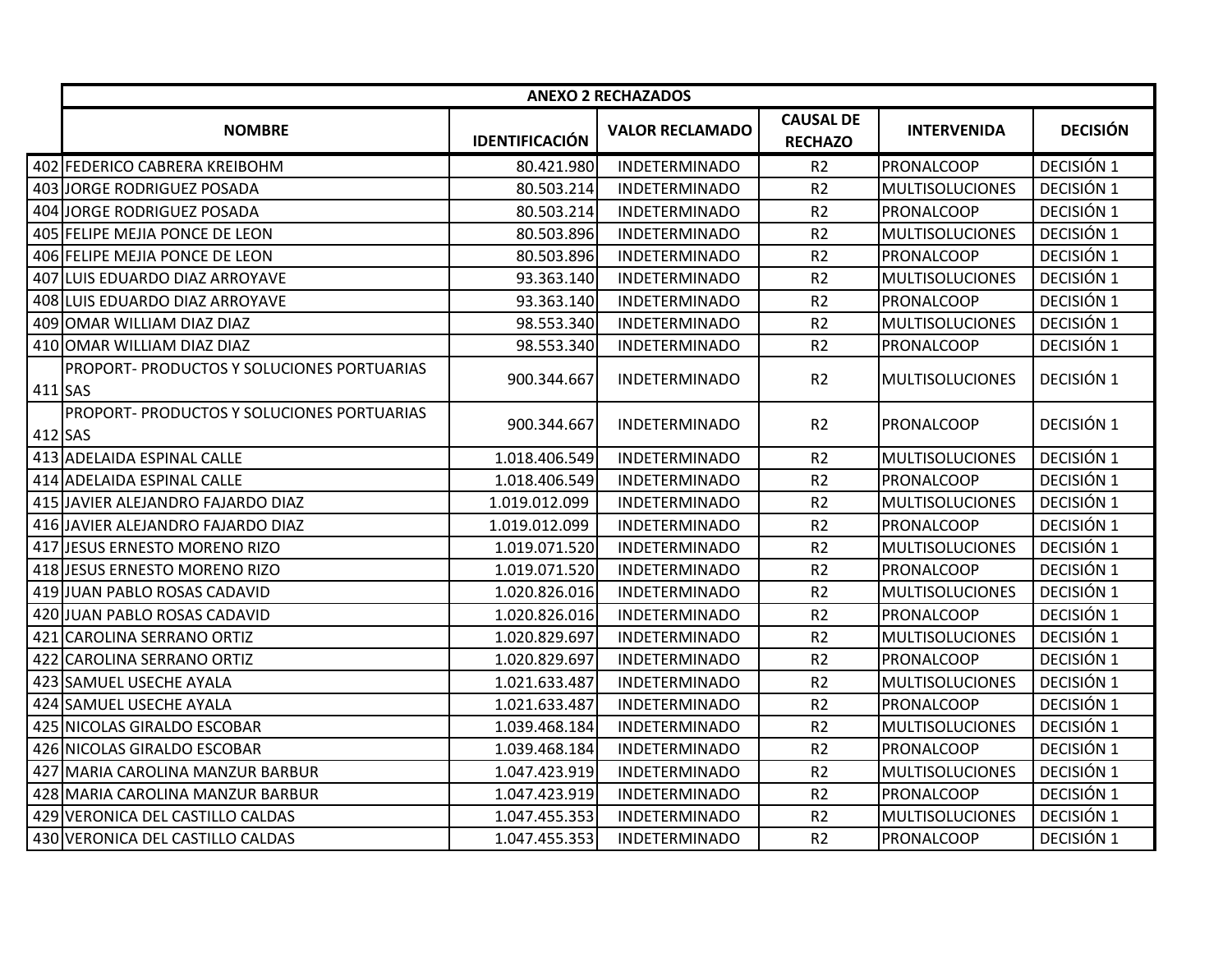|     | <b>ANEXO 2 RECHAZADOS</b>                         |                       |                        |                                    |                        |                 |
|-----|---------------------------------------------------|-----------------------|------------------------|------------------------------------|------------------------|-----------------|
|     | <b>NOMBRE</b>                                     | <b>IDENTIFICACIÓN</b> | <b>VALOR RECLAMADO</b> | <b>CAUSAL DE</b><br><b>RECHAZO</b> | <b>INTERVENIDA</b>     | <b>DECISIÓN</b> |
|     | 431 SANTIAGO PAEZ UCROS                           | 1.072.653.103         | <b>INDETERMINADO</b>   | R <sub>2</sub>                     | <b>MULTISOLUCIONES</b> | DECISIÓN 1      |
|     | 432 SANTIAGO PAEZ UCROS                           | 1.072.653.103         | <b>INDETERMINADO</b>   | R <sub>2</sub>                     | <b>PRONALCOOP</b>      | DECISIÓN 1      |
|     | 433 BARBARA ANDREA TURBAY HERRERA                 | 1.072.657.729         | <b>INDETERMINADO</b>   | R <sub>2</sub>                     | <b>MULTISOLUCIONES</b> | DECISIÓN 1      |
|     | 434 BARBARA ANDREA TURBAY HERRERA                 | 1.072.657.729         | <b>INDETERMINADO</b>   | R <sub>2</sub>                     | PRONALCOOP             | DECISIÓN 1      |
|     | 435 MARIANA LUCIA RODRIGUEZ QUINTERO              | 1.093.592.806         | 14.822.951             | R <sub>2</sub>                     | <b>MULTISOLUCIONES</b> | DECISIÓN 1      |
|     | 436 MARIANA LUCIA RODRIGUEZ QUINTERO              | 1.093.592.806         | 14.822.951             | R <sub>2</sub>                     | PRONALCOOP             | DECISIÓN 1      |
|     | 437 HAZNEY YASSIRI MONTEALEGRE LOZANO             | 1.122.677.498         | 33.008.810             | R <sub>2</sub>                     | <b>MULTISOLUCIONES</b> | DECISIÓN 1      |
|     | 438 HAZNEY YASSIRI MONTEALEGRE LOZANO             | 1.122.677.498         | 33.008.810             | R <sub>2</sub>                     | PRONALCOOP             | DECISIÓN 1      |
|     | 439 DAVID CIANCI BONET                            | 1.140.843.761         | <b>INDETERMINADO</b>   | R <sub>2</sub>                     | <b>MULTISOLUCIONES</b> | DECISIÓN 1      |
|     | 440 DAVID CIANCI BONET                            | 1.140.843.761         | <b>INDETERMINADO</b>   | R <sub>2</sub>                     | PRONALCOOP             | DECISIÓN 1      |
|     | 441 ALEJANDRO ARBELAEZ JARAMILLO                  | 1.143.835.228         | <b>INDETERMINADO</b>   | R <sub>2</sub>                     | <b>MULTISOLUCIONES</b> | DECISIÓN 1      |
|     | 442 ALEJANDRO ARBELAEZ JARAMILLO                  | 1.143.835.228         | <b>INDETERMINADO</b>   | R <sub>2</sub>                     | <b>PRONALCOOP</b>      | DECISIÓN 1      |
|     | 443 SERVICIOS Y ASESORIAS CANTAL SAS              | 800013246-3           | <b>INDETERMINADO</b>   | R <sub>2</sub>                     | <b>MULTISOLUCIONES</b> | DECISIÓN 1      |
|     | 444 SERVICIOS Y ASESORIAS CANTAL SAS              | 800013246-3           | <b>INDETERMINADO</b>   | R <sub>2</sub>                     | <b>PRONALCOOP</b>      | DECISIÓN 1      |
|     | 445 CONSTRUCCIONES SARATOGA SAS                   | 800023379-7           | <b>INDETERMINADO</b>   | R <sub>2</sub>                     | <b>MULTISOLUCIONES</b> | DECISIÓN 1      |
|     | 446 CONSTRUCCIONES SARATOGA SAS                   | 800023379-7           | <b>INDETERMINADO</b>   | R <sub>2</sub>                     | <b>PRONALCOOP</b>      | DECISIÓN 1      |
| 447 | VILLEGAS Y CIA., SOCIEDAD EN COMANDITA SIMPLE     | 800025839-2           | <b>INDETERMINADO</b>   | R <sub>2</sub>                     | <b>MULTISOLUCIONES</b> | DECISIÓN 1      |
|     | 448 VILLEGAS Y CIA., SOCIEDAD EN COMANDITA SIMPLE | 800025839-2           | <b>INDETERMINADO</b>   | R <sub>2</sub>                     | <b>PRONALCOOP</b>      | DECISIÓN 1      |
|     | 449 SOCIEDAD DE CIRUGIA OCULAR SA                 | 800231602-7           | <b>INDETERMINADO</b>   | R <sub>2</sub>                     | <b>MULTISOLUCIONES</b> | DECISIÓN 1      |
|     | 450 SOCIEDAD DE CIRUGIA OCULAR SA                 | 800231602-7           | <b>INDETERMINADO</b>   | R <sub>2</sub>                     | <b>PRONALCOOP</b>      | DECISIÓN 1      |
|     | 451 INVERSIONES CUCHICUTE                         | 830.009.986-9         | <b>INDETERMINADO</b>   | R <sub>2</sub>                     | <b>MULTISOLUCIONES</b> | DECISIÓN 1      |
|     | 452 INVERSIONES CUCHICUTE                         | 830.009.986-9         | <b>INDETERMINADO</b>   | R <sub>2</sub>                     | PRONALCOOP             | DECISIÓN 1      |
|     | 453 CORPORACIÓN EDUCATIVA REUVEN FEUERSTEIN       | 830.067.729-1         | 213.761.189            | R1                                 | <b>MULTISOLUCIONES</b> | DECISIÓN 1      |
|     | 454 INVERSIONES C Y K SAS                         | 830009091-2           | <b>INDETERMINADO</b>   | R <sub>2</sub>                     | <b>MULTISOLUCIONES</b> | DECISIÓN 1      |
|     | 455 INVERSIONES C Y K SAS                         | 830009091-2           | <b>INDETERMINADO</b>   | R <sub>2</sub>                     | PRONALCOOP             | DECISIÓN 1      |
|     | 456 PLANNERS S.A.                                 | 830081604-6           | <b>INDETERMINADO</b>   | R <sub>2</sub>                     | <b>MULTISOLUCIONES</b> | DECISIÓN 1      |
|     | 457 PLANNERS S.A.                                 | 830081604-6           | <b>INDETERMINADO</b>   | R <sub>2</sub>                     | PRONALCOOP             | DECISIÓN 1      |
|     | 458 INVERSIONES KHEPRI & CIA., S.C.S.             | 830140490-7           | <b>INDETERMINADO</b>   | R <sub>2</sub>                     | <b>MULTISOLUCIONES</b> | DECISIÓN 1      |
|     | 459 INVERSIONES KHEPRI & CIA., S.C.S.             | 830140490-7           | <b>INDETERMINADO</b>   | R <sub>2</sub>                     | PRONALCOOP             | DECISIÓN 1      |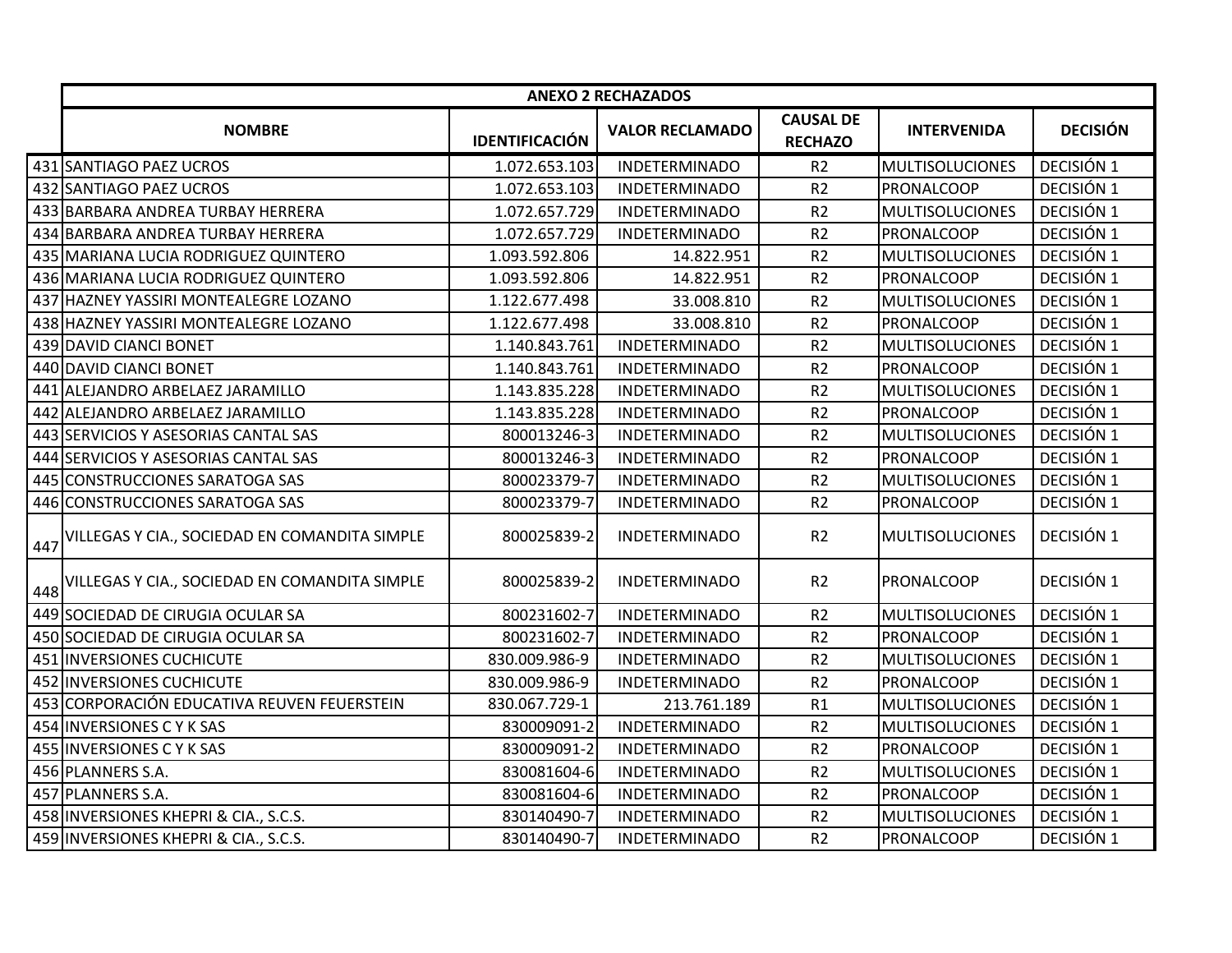|          | <b>ANEXO 2 RECHAZADOS</b>                      |                       |                        |                                    |                        |                 |
|----------|------------------------------------------------|-----------------------|------------------------|------------------------------------|------------------------|-----------------|
|          | <b>NOMBRE</b>                                  | <b>IDENTIFICACIÓN</b> | <b>VALOR RECLAMADO</b> | <b>CAUSAL DE</b><br><b>RECHAZO</b> | <b>INTERVENIDA</b>     | <b>DECISIÓN</b> |
|          | 460 INVERSIONES LANDU                          | 860.039.843-1         | <b>INDETERMINADO</b>   | R <sub>2</sub>                     | <b>MULTISOLUCIONES</b> | DECISIÓN 1      |
|          | 461 INVERSIONES LANDU                          | 860.039.843-1         | <b>INDETERMINADO</b>   | R <sub>2</sub>                     | <b>PRONALCOOP</b>      | DECISIÓN 1      |
|          | 462 RUIZ OREJARENA E HIJOS LTDA                | 860061198-0           | <b>INDETERMINADO</b>   | R <sub>2</sub>                     | <b>MULTISOLUCIONES</b> | DECISIÓN 1      |
|          | 463 RUIZ OREJARENA E HIJOS LTDA                | 860061198-0           | <b>INDETERMINADO</b>   | R <sub>2</sub>                     | <b>PRONALCOOP</b>      | DECISIÓN 1      |
|          | 464 GAS SUMAPAZ SA ESP                         | 860450098-1           | <b>INDETERMINADO</b>   | R <sub>2</sub>                     | <b>MULTISOLUCIONES</b> | DECISIÓN 1      |
|          | 465 GAS SUMAPAZ SA ESP                         | 860450098-1           | <b>INDETERMINADO</b>   | R <sub>2</sub>                     | PRONALCOOP             | DECISIÓN 1      |
|          | 466 SERVIGRAFIC SAS                            | 890323309-6           | 14.980.472             | R1                                 | <b>MULTISOLUCIONES</b> | DECISIÓN 1      |
|          | 467 SERVIGRAFIC SAS                            | 890323309-6           | 14.980.472             | R1                                 | <b>PRONALCOOP</b>      | DECISIÓN 1      |
|          | 468 JACQUELINE BARBUR CHEJUAN E HIJOS S. EN C. | 900009909-5           | <b>INDETERMINADO</b>   | R <sub>2</sub>                     | <b>MULTISOLUCIONES</b> | DECISIÓN 1      |
|          | 469 JACQUELINE BARBUR CHEJUAN E HIJOS S. EN C. | 900009909-5           | <b>INDETERMINADO</b>   | R <sub>2</sub>                     | PRONALCOOP             | DECISIÓN 1      |
| $470$ C. | MARIA DEL ROSARIO BARBUR CHEJUAN E HIJOS S. EN | 900011375-9           | <b>INDETERMINADO</b>   | R <sub>2</sub>                     | <b>MULTISOLUCIONES</b> | DECISIÓN 1      |
| 471 C.   | MARIA DEL ROSARIO BARBUR CHEJUAN E HIJOS S. EN | 900011375-9           | <b>INDETERMINADO</b>   | R <sub>2</sub>                     | PRONALCOOP             | DECISIÓN 1      |
|          | 472 CONSULTORIA ESCOBAR MEJIA SAS              | 900353753-7           | <b>INDETERMINADO</b>   | R <sub>2</sub>                     | <b>MULTISOLUCIONES</b> | DECISIÓN 1      |
|          | 473 CONSULTORIA ESCOBAR MEJIA SAS              | 900353753-7           | <b>INDETERMINADO</b>   | R <sub>2</sub>                     | PRONALCOOP             | DECISIÓN 1      |
|          | 474 ALEJANDRO FELIPE UCROS CUELLAR SAS         | 900359230-4           | <b>INDETERMINADO</b>   | R <sub>2</sub>                     | <b>MULTISOLUCIONES</b> | DECISIÓN 1      |
|          | 475 ALEJANDRO FELIPE UCROS CUELLAR SAS         | 900359230-4           | <b>INDETERMINADO</b>   | R <sub>2</sub>                     | <b>PRONALCOOP</b>      | DECISIÓN 1      |
|          | 476 AGUACALIENTE SAS                           | 900360909-8           | <b>INDETERMINADO</b>   | R <sub>2</sub>                     | <b>MULTISOLUCIONES</b> | DECISIÓN 1      |
|          | 477 AGUACALIENTE SAS                           | 900360909-8           | <b>INDETERMINADO</b>   | R <sub>2</sub>                     | <b>PRONALCOOP</b>      | DECISIÓN 1      |
|          | 478 TORRE ALFA                                 | 900367790-0           | <b>INDETERMINADO</b>   | R <sub>2</sub>                     | <b>MULTISOLUCIONES</b> | DECISIÓN 1      |
|          | 479 TORRE ALFA                                 | 900367790-0           | <b>INDETERMINADO</b>   | R <sub>2</sub>                     | PRONALCOOP             | DECISIÓN 1      |
|          | 480 INVERSIONES PALOS Y LAURES SAS             | 900391673-8           | <b>INDETERMINADO</b>   | R <sub>2</sub>                     | <b>MULTISOLUCIONES</b> | DECISIÓN 1      |
|          | 481 INVERSIONES PALOS Y LAURES SAS             | 900391673-8           | <b>INDETERMINADO</b>   | R <sub>2</sub>                     | PRONALCOOP             | DECISIÓN 1      |
|          | 482 TRUGONZ SAS                                | 900450919-8           | <b>INDETERMINADO</b>   | R <sub>2</sub>                     | <b>MULTISOLUCIONES</b> | DECISIÓN 1      |
|          | 483 TRUGONZ SAS                                | 900450919-8           | <b>INDETERMINADO</b>   | R <sub>2</sub>                     | PRONALCOOP             | DECISIÓN 1      |
|          | 484 FREE ZONE SERVICE                          | 900462359-9           | <b>INDETERMINADO</b>   | R <sub>2</sub>                     | <b>MULTISOLUCIONES</b> | DECISIÓN 1      |
|          | 485 FREE ZONE SERVICE                          | 900462359-9           | <b>INDETERMINADO</b>   | R <sub>2</sub>                     | PRONALCOOP             | DECISIÓN 1      |
|          | 486 ANDRES LONDOÑO Y CIA S EN C.A.             | 900488294-8           | <b>INDETERMINADO</b>   | R <sub>2</sub>                     | <b>MULTISOLUCIONES</b> | DECISIÓN 1      |
|          | 487 ANDRES LONDOÑO Y CIA S EN C.A.             | 900488294-8           | <b>INDETERMINADO</b>   | R <sub>2</sub>                     | PRONALCOOP             | DECISIÓN 1      |